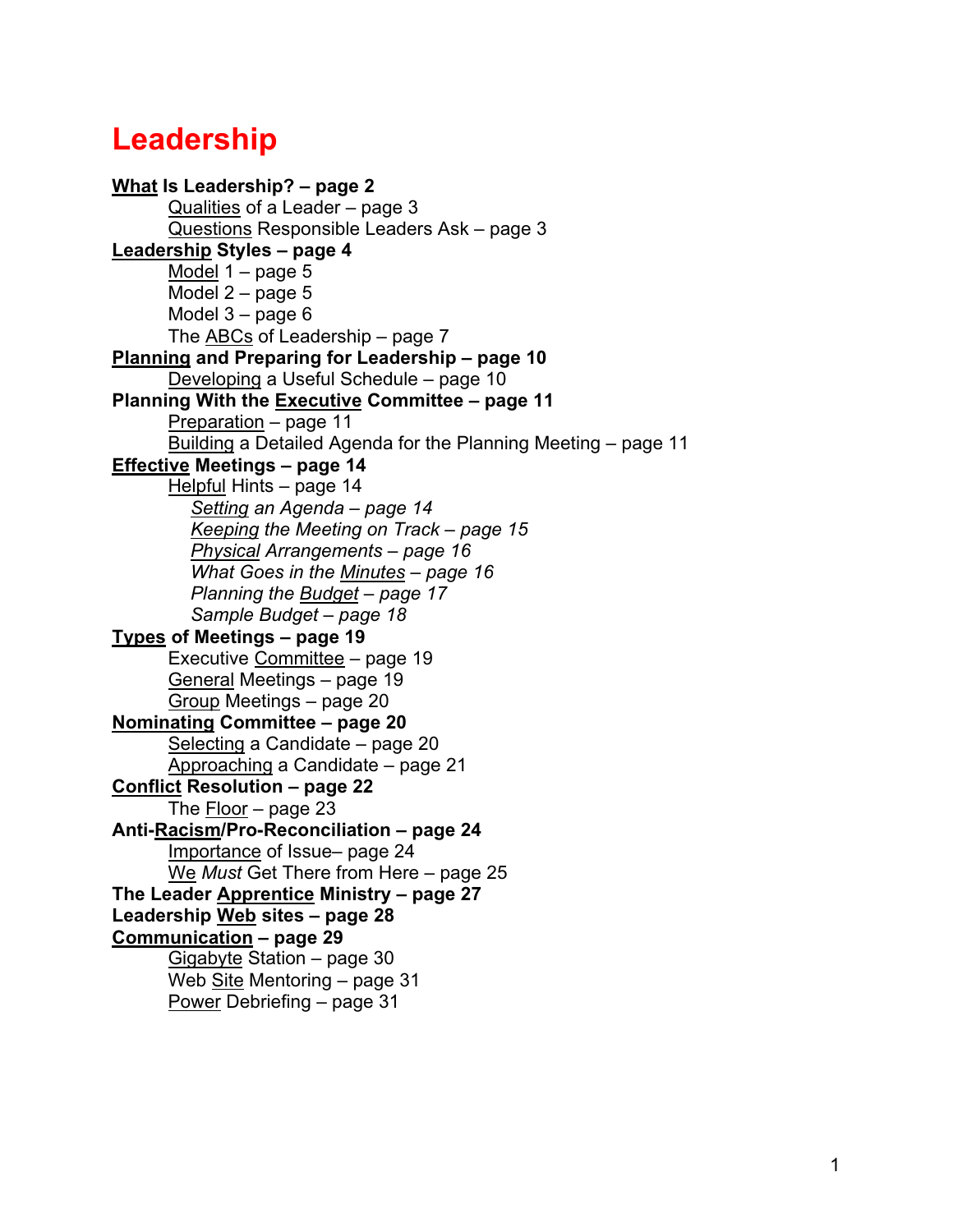<span id="page-1-0"></span>*"You are the salt of the earth. But if the salt loses its saltiness, how can it be made salty again? It is no longer good for anything, except to be thrown out and trampled by men. You are the light of the world. A city on a hill cannot be hidden. Neither do people light a lamp and put it under a bowl. Instead they put it on its stand, and it gives light to everyone in the house. In the same way, let your light shine before men, that they may see your good deeds and praise your Father in heaven."* (Mt 5:13–16, NIV)

**You are the salt of the earth.** In this passage, Jesus emphasizes to the disciples and to us that we have both the calling and the responsibility to be influences in the world. When you take on the role of leadership, you become the salt of the earth.

### **What Is Leadership?**

Walter Lippman says, "The final test of a leader is that he leaves behind in others the conviction to carry on." Ralph Nader says, "The function of leadership is to produce more leaders, not more followers." A Teal Trust Web site offers the following definition: "In *The 21 Irrefutable Laws of Leadership*, John Maxwell sums up his definition of leadership as, 'leadership is influence – nothing more, nothing less.' This moves beyond the position defining the leader, to looking at the ability of the leader to influence others – both those who would consider themselves followers, and those outside that circle. Indirectly, it also builds in leadership character, since without maintaining integrity and trustworthiness; the capability to influence will disappear."1

Servant leadership is a calling from God. Leaders spend time in prayer seeking guidance and wisdom. Being a leader is more than managing a set of tasks or acting as a figurehead. Being a leader requires that we attempt to create new words, new meanings, new orders, new behaviors that will lift us all to a higher level of awareness and interaction. To be a leader in the community of God demands that we are motivated by love and service, not power.

 <sup>1</sup> Quotes in this paragraph are from The Teal Trust, [www.teal.org.uk,](www.teal.org.uk)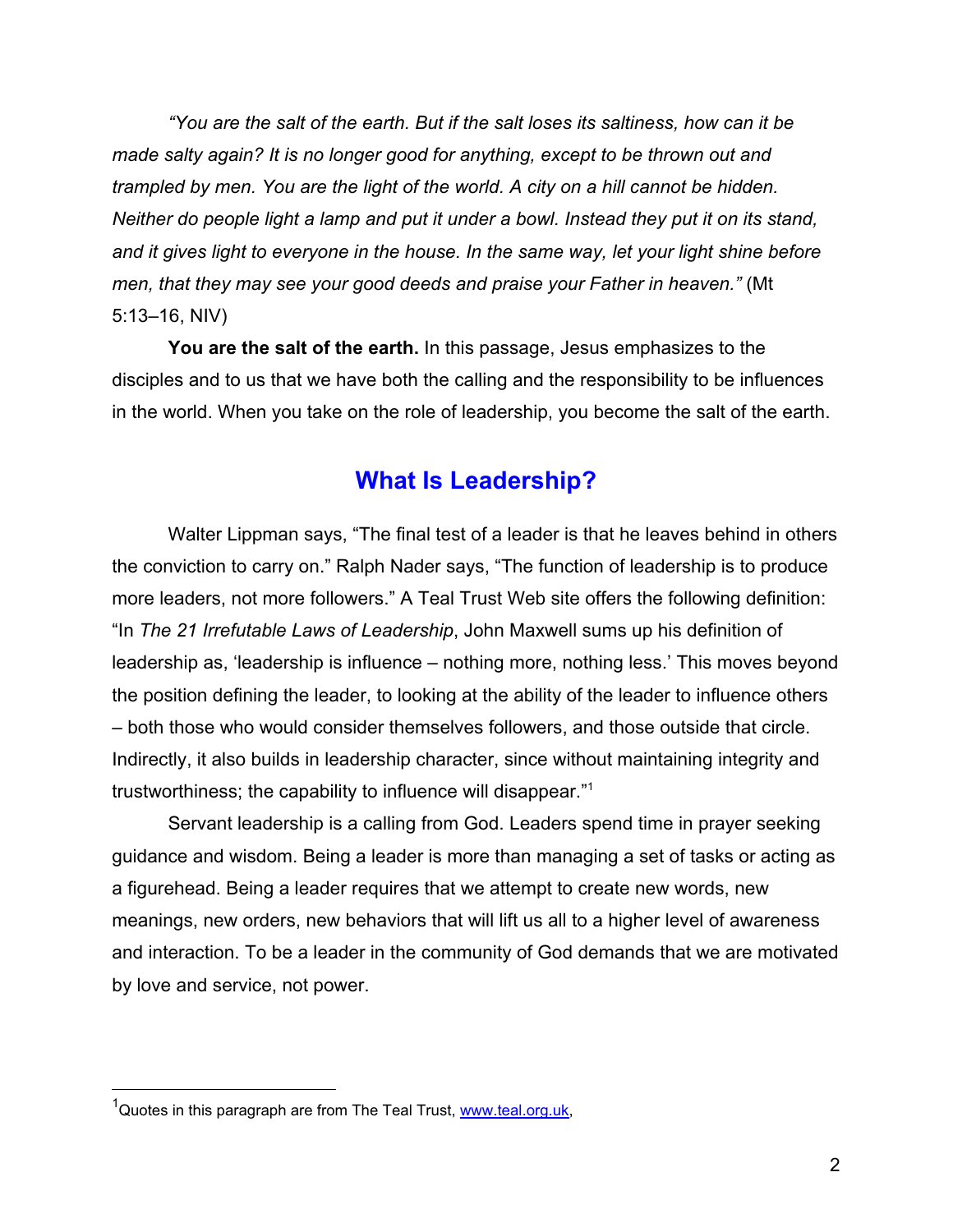# <span id="page-2-0"></span>**Qualities of a Leader**

- Believes that she is a child of God and acts accordingly
- Knows that what she is doing is important but understands that she is not indispensable
- Recognizes that good programming comes from adequate planning for weeks/months ahead
- Explores new possibilities for growth in persons and in program
- Is willing to risk new methods, new ideas, new philosophies, without giving in to despair if they fail
- Recognizes and is comfortable with and confident in her own style of leadership
- Grows in the direction of her challenges
- Is sensitive to the needs of others because she recognizes that she has needs of her own
- Is intrigued by what "could" be done rather than coerced by what "should" be done
- Is willing to designate assignments and assume the responsibility of seeing that they are carried out
- Perceives that involvement is the sure road to commitment
- Respects each person's freedom to make special choices regarding responsibilities without feeling guilty
- Affirms all women
- Recognizes that everyone needs a sense of self-respect and self-fulfillment
- Lives in close relationship with God and with others

### **Questions Responsible Leaders Ask**

A responsible leader is aware of the trends affecting women in the world, in the community, in the congregation, and in DW/Christian Women's Fellowship. The assessment of these trends helps in the development of goals and objectives for the DW/CWF:

• How is our DW/CWF increasing the awareness of its members toward greater involvement?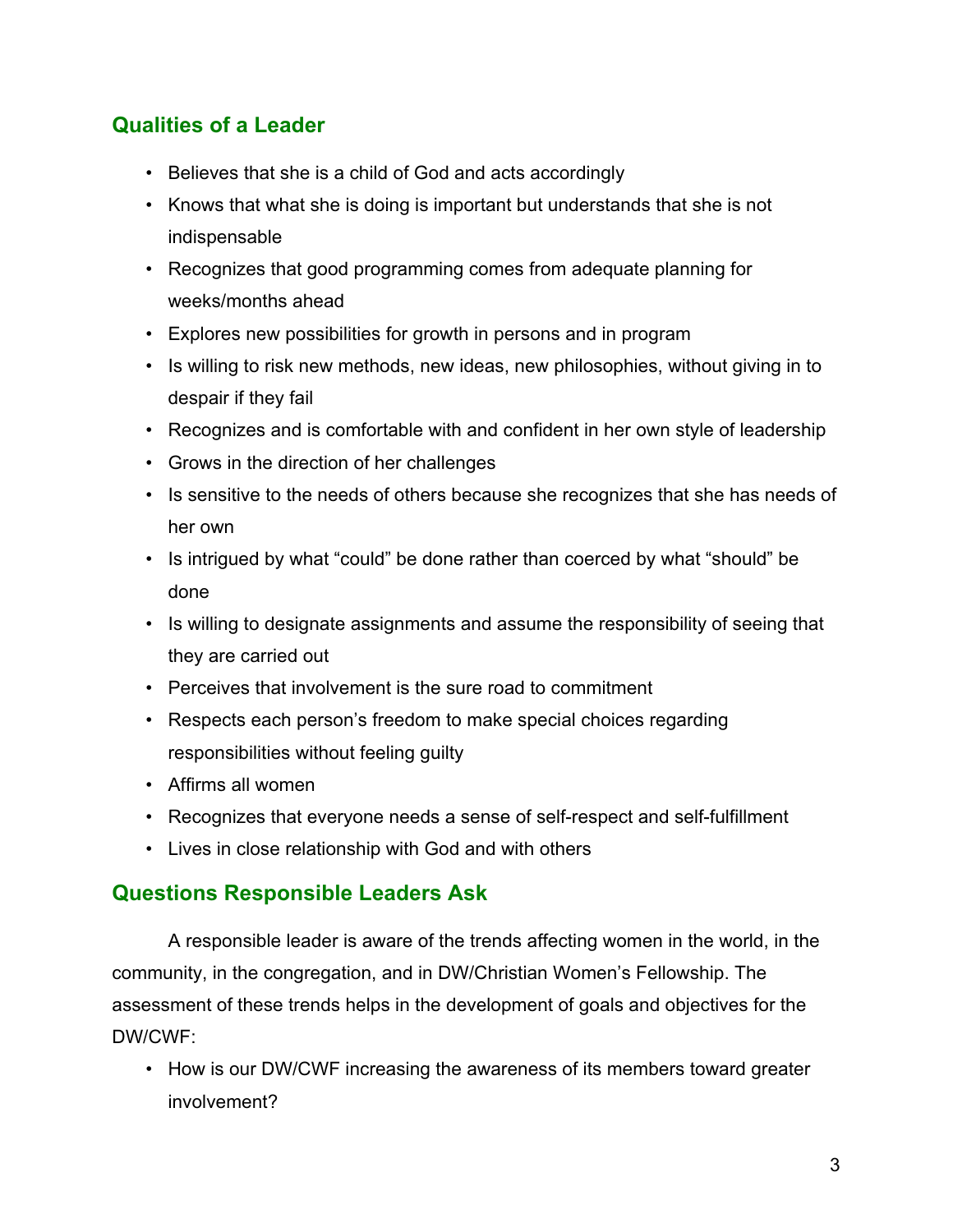- <span id="page-3-0"></span>• What are the goals of our DW/CWF as it grows in awareness of the global community?
- Do we have a leadership bank of women in our congregation that lists their interests, experience, and skills?
- What is our policy to ensure that women's names are submitted to the nominating committee for all the offices in the congregation? Do we encourage women to say yes when approached by the nominating committee to serve as an elder, deacon, DW/CWF president, or board moderator?
- What responsibilities are taken toward the development and growth of an inclusive eldership and a diaconate?
- What are our legislative responsibilities?
- What is our responsibility to the ecumenical community?
- Have we thought of having a congregational DW/CWF workshop which would include leadership skills training and interest groups?
- Is our DW/CWF functional or relational? That is, is our primary goal to "get the job done" or "to help people grow"? Note: Many leaders are beginning to discover that, while they program their year according to the functions of the DW/CWF and the tasks which need to be accomplished, the needs which the women express are relational, conveying a desire for more personal interaction and communication. How should we handle this?

# **Leadership Styles**

Openness to a variety of leadership approaches is helpful. Yet the leader will want to stay aware of those which are most appropriate for her leadership situation and comfortable with her leadership style. Everyone does not use the same style of leadership; the leader will be most effective when she identifies and uses her own style. When she wants to use a new approach, she might ask other group members for input.

Following are models that show different ways of thinking and speaking about communication and leadership styles that are used in groups. It is important to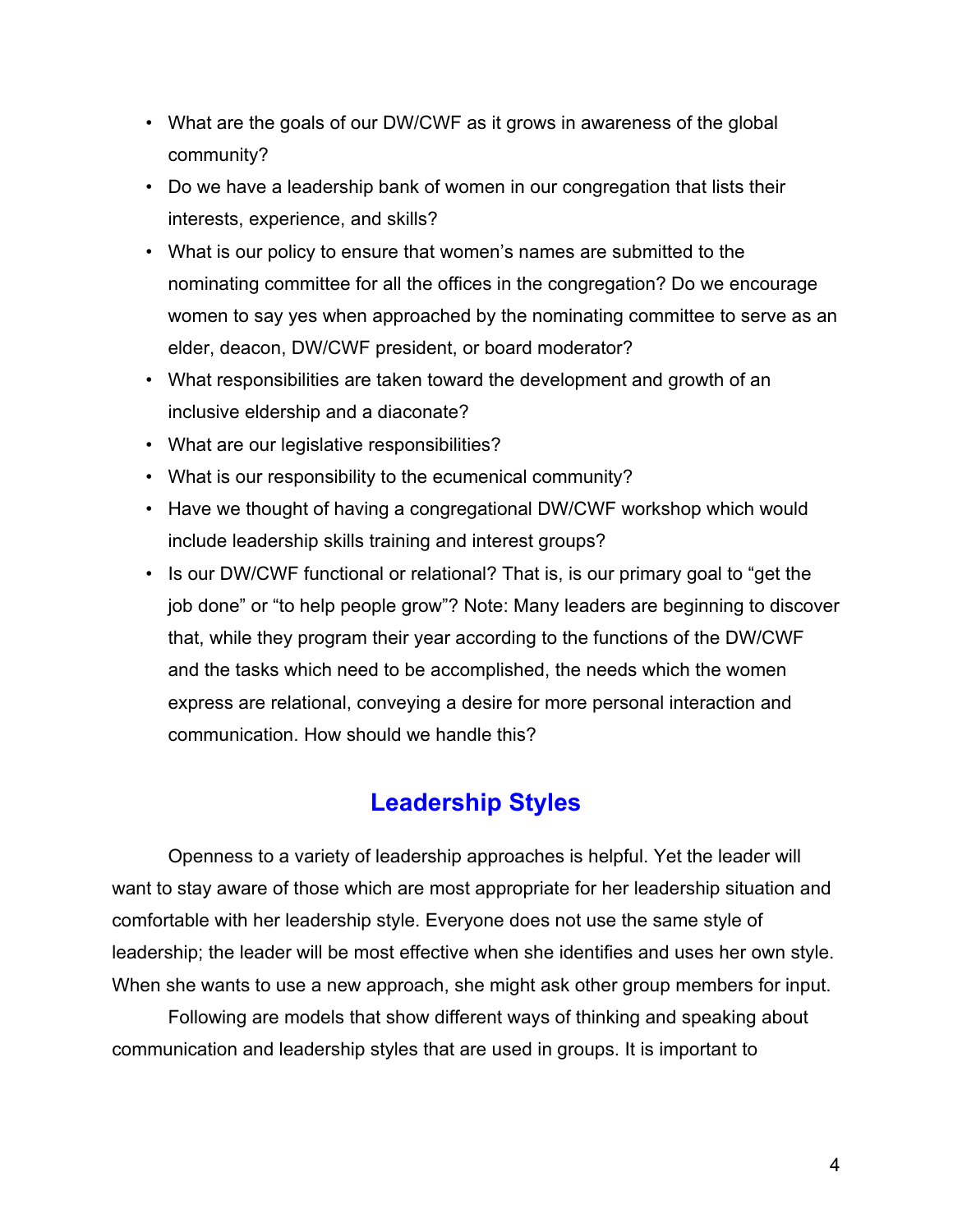<span id="page-4-0"></span>understand your leadership style and your group's communication style in order to create a well-balanced environment.

### **Model 1**

**A Reconciler** is one who strives to settle or resolve differences and establish close relationships within the group.

**A Sharing Leader** demonstrates the desire to divide tasks and decision making among group members.

**A Peacemaker** is one who encourages diversity and works through conflict. In other words, everyone is able to wear the "Plays Well With Others" T-shirt at all meetings.

**An Encourager** is able to give support to members of the group by knowing when to offer a word of praise, challenge, or confidence.

**A Teacher** is one who offers methods of accomplishing work.

**A Delegater** is one who can identify and break down a task and assign responsibility to others.

**An Enabler** is one who recognizes specific skills in others and empowers them to use their gifts.

#### **Model 2**

**Pioneering Leadership.** Pioneering leaders are willing to push themselves and take appropriate risks to discover and reach long-term goals. In a Christian context, we can quote Philippians 3:13: "forgetting what lies behind and straining forward to what lies ahead." Pioneering leaders are passionate about the vision, and are wholly committed to it. Paul is a great example of a leader who was focused on pushing out the boundaries of the church, despite the personal risk.

**Strategic Leadership.** Leaders who can break down visions and large aims into manageable chunks are vital for the church. Strategic leaders have the insight and focus to work out ways of achieving the vision, the "how", and are able to persuade the rest of the church to accept this plan. When Nehemiah led the Jews in rebuilding the walls of Jerusalem, he demonstrated great strategic leadership in dividing the work up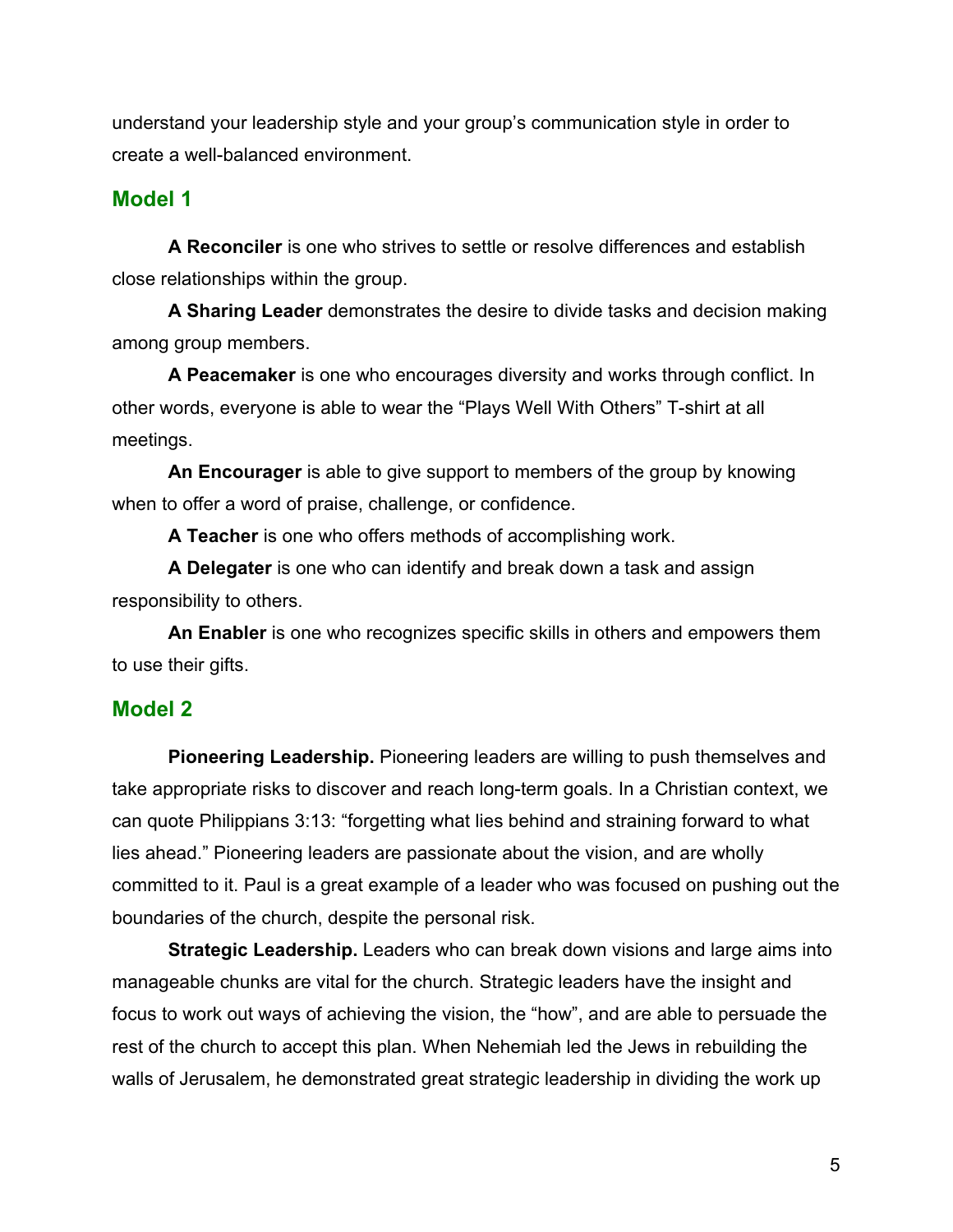and keeping the task manageable. His plan was so good that the walls were rebuilt in fifty-two days. Strategic leaders can bring common sense to a difficult task – able to help people see how the seemingly impossible can be achieved. However, like pioneers, they can be less engaged with the implementation of a task, preferring to leave this to others.

**Management/Administration** – All churches require good stewards and managers, people with gifts of administration (Acts 6). Any vision or change will require leaders able to plan and problem-solve, delegate and organize.

Without this gift, the best plans may well not get implemented! The apostles delegated the practical tasks of sharing food and taking care of the widows to those gifted with the necessary skills, including Stephen and Philip.

Managers are often underappreciated, having a leadership style that is less visible than others. However, much of the work simply would not get done without them. They are able to organize and follow through on all the necessary tasks and activities to ensure that the project is completed on time. They may struggle to relate to the visionary pioneers – dreaming of achieving the impossible is not their home ground!

**Encouraging Leadership.** Paul was a great encourager – his letters to the early churches contained exhortation and encouragement as well as teaching. Encouraging leaders are able to motivate whole churches, teams and individuals. They have great discernment about people's gifts, feelings, and motivation, and are able to release them into fulfilling their ministries. Who doesn't need encouragement?

Encouraging leaders have the knack of knowing when a quiet word can spur people on, when to challenge and when to support, when to coach and when to give space. Occasionally they may cause friction by appearing less "involved" than other leaders – sometimes people want more than just encouragement. $2$ 

#### **Model 3**

On the Leader to Leader Institute Web site, [www.pfdf.org,](www.pfdf.org) you will find resources on leadership styles. One resource from Daniel Goleman will give you information outlining different leadership styles such as **coercive** – do what I tell you; **authoritative**

 <sup>2</sup> Information taken from The Teal Trust, [www.teal.org.uk.](www.teal.org.uk)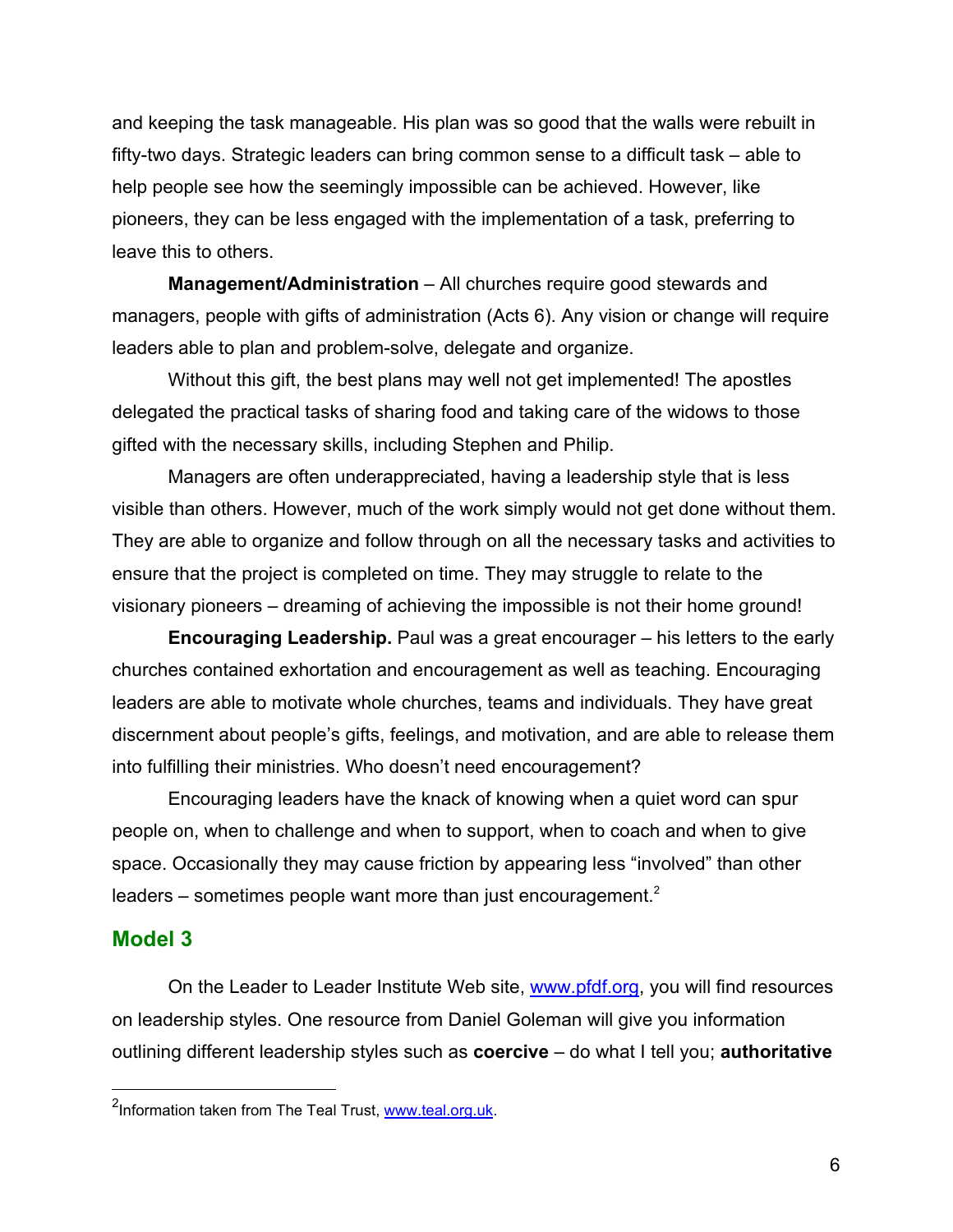<span id="page-6-0"></span>– let's do this together; **pacesetting** – do as I do now; **coaching** – Try this, **democratic** – what do you think; **affiliative** – how do you feel. The Web site explores how each style builds and impacts the community, and when it is appropriate to use each style. There are many other models available if you are willing to do the research. Check the <www.teal.org.uk> Web site as well.

# **THE ABCs OF LEADERSHIP**<sup>3</sup>

Leaders come and go. Styles of leading change with the times. The reasons for a group's existence evolve. But this set of **ABCs of Leadership** will remain constant.



**Always Be Clear about whose agenda should be in the forefront of a meeting.**

Early in your term as the leader, you should help the group come to an understanding and decision about what makes a group who meets as Disciples of Christ women different from any other group of women who meet.

If the group agrees that the life and teachings of Jesus should guide the items on the agenda, then that is how you measure suggestions and ideas. This could be a valuable exercise for your group.

 <sup>3</sup> Article by Josephine "Jo" Elkins.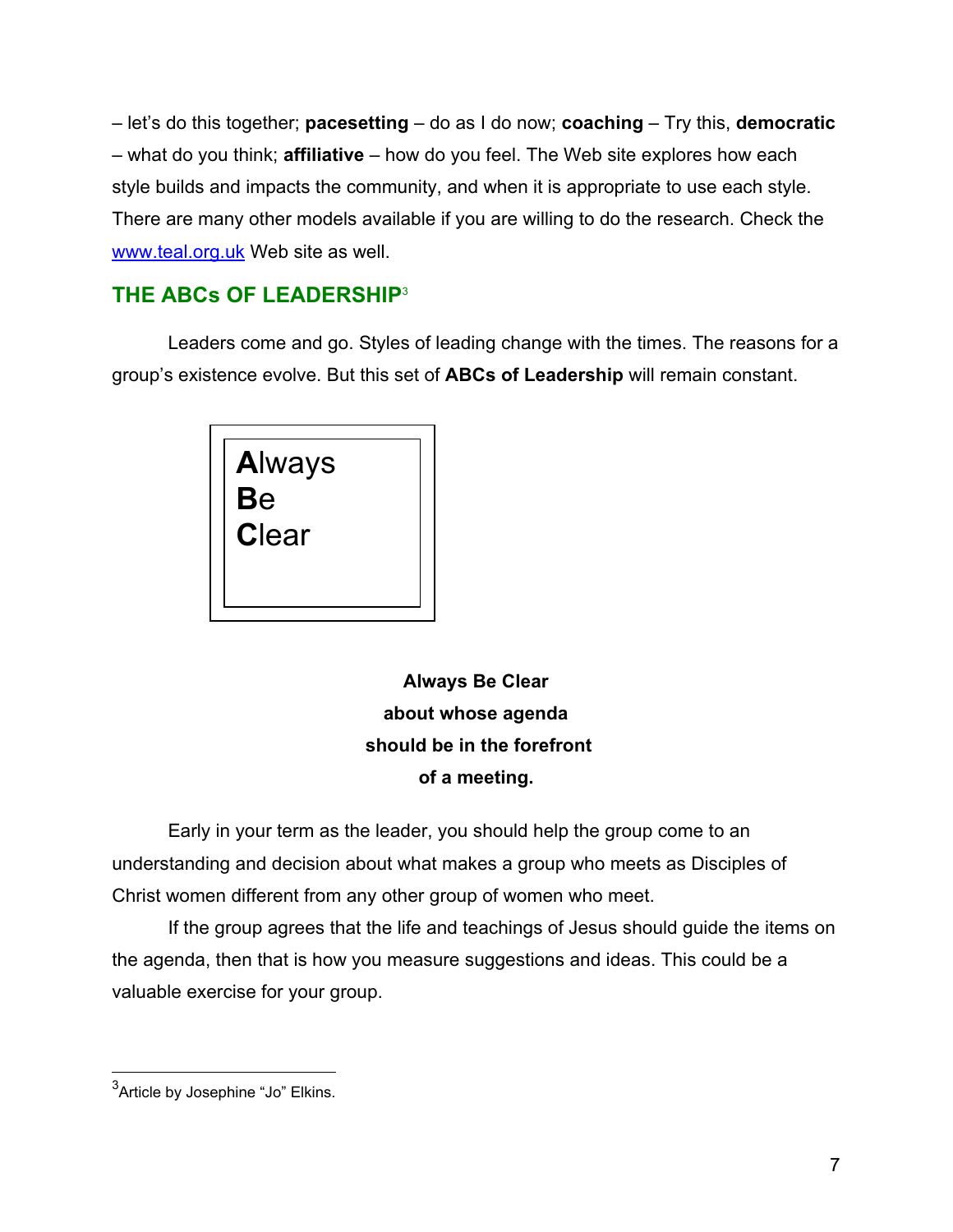If yours is a CWF group, it has a stated purpose. It might be a valuable exercise for your group to examine that purpose statement carefully and decide to consciously use it as the yardstick by which to measure the suggestions for what your group may be doing.

Whatever guidelines are accepted by the group, you, the leader, must **A**lways **B**e **C**lear about what kinds of things do and do not appear on the **AGENDA.**

# **Always Be Clear about what method will be used when arriving at a decision.**

To be effective, members must make some decisions. Some groups are moving away from the strict and formal method of parliamentary procedure outlined in *Robert's Rules of Order.* Voting by a show of hands of those in favor and those opposed sometimes fosters a mood of "we win and you lose" among the members.

One method used by some groups lets the leader guide the discussion until a consensus is reached. Most of your members are probably more familiar with the "yea" and "nay" votes, and may resist any change. But if you are interested in a less divisive method of arriving at a decision, do some investigation and reading about consensus building. It may bring some new life into some otherwise rather dull and mundane meetings.

Regardless of what method is used, the leader must be comfortable with the process and see that the group will **A**lways **B**e **C**lear about what **METHOD** will be used in decision making.

# **Always Be Clear about the details necessary for carrying out the decisions.**

When your group determines that a project is to be undertaken, you should see that everyone has a clear understanding of all responsibilities.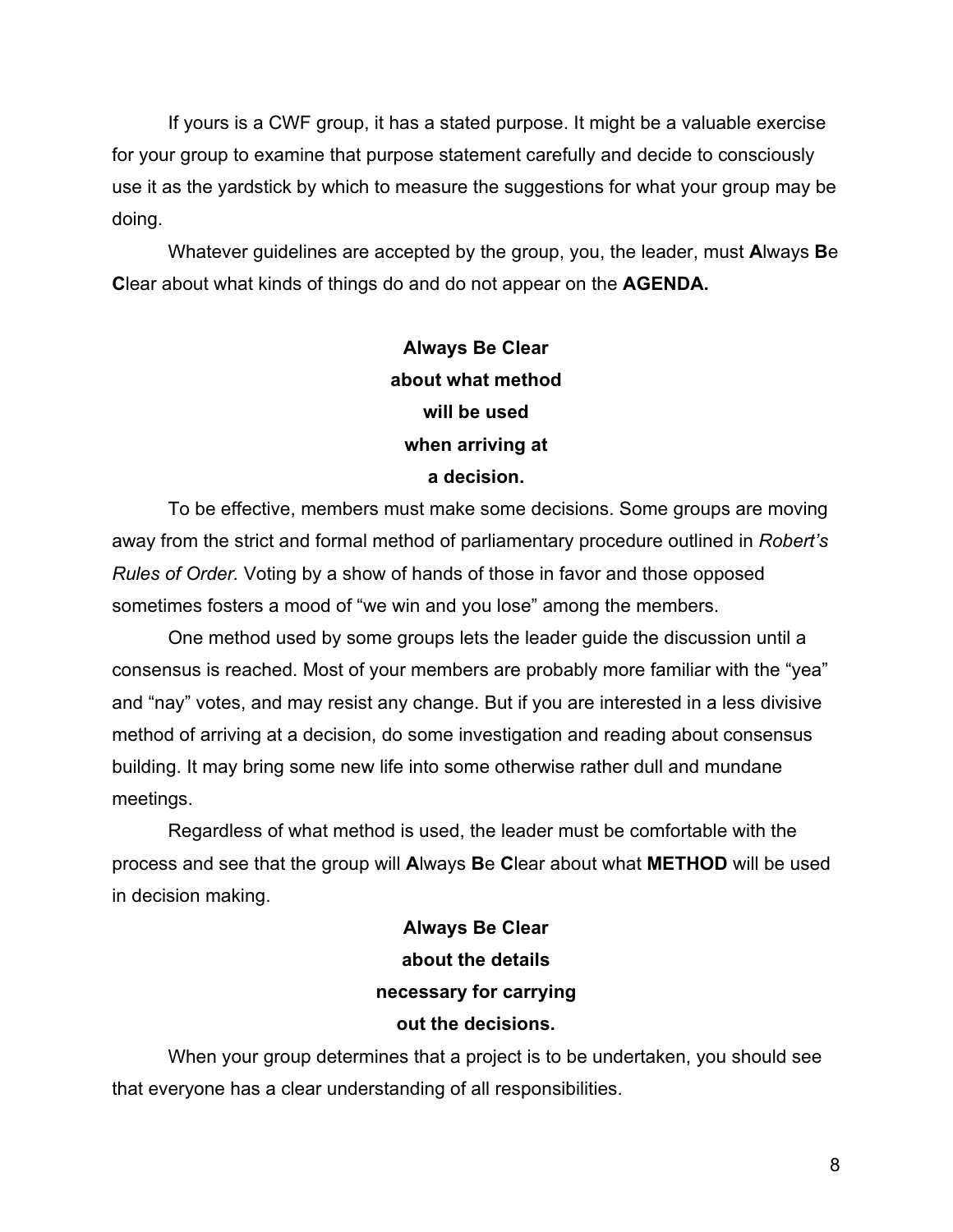You need to be clear in letting the group know if you will be appointing and assigning people for a task, or asking for volunteers. You may be aware of a person in your group with a special skill for a specific job, and asking her to serve in that capacity would be wise.

There are times when asking for volunteers opens the door for new persons to serve while relieving those who feel they have served their time in that position.

Both group and leader need to clearly understand just what is to be accomplished and who is to do it. Whether it is researching a need at a local shelter, publicizing the annual All-Daughter Dinner, or leading the study at the next meeting, there needs to be clarity about *who* is to do *what* and *when.* **A**lways **B**e **C**lear about the **DETAILS** accompanying the completion of a project.

# **Always Be Clear about your role as a leader.**

You have accepted the responsibility of leading, not the responsibility of doing everything yourself. An effective leader will see that others in the group are involved so that all may claim ownership of the ministry and service, as well as the fellowship.

If your group is a small one, attempt projects that can be accomplished by a few, and then enjoy and celebrate its success. Don't dwell on the inability to accomplish some large task that might have been a part of the group's history.

If your group has many members, help enlarge their vision so all can be involved.

Regardless of the size of the group, you can lead them in understanding that this is a new century, that many things have changed in the last few decades, and will continue to change in the next decades. And some change is OK. Now is the opportune time for discussing new ideas and different ways of being a group of Disciples of Christ women in worship, study, and service. But remember, change frequently does not come easily or quickly. **A**lways **B**e **C**lear about just what the **ROLE** of a leader isn't, as well as what it is!

You have accepted the call for leadership at the beginning of this new century. But you must also remember that first; you are a follower, a student, a disciple of Jesus,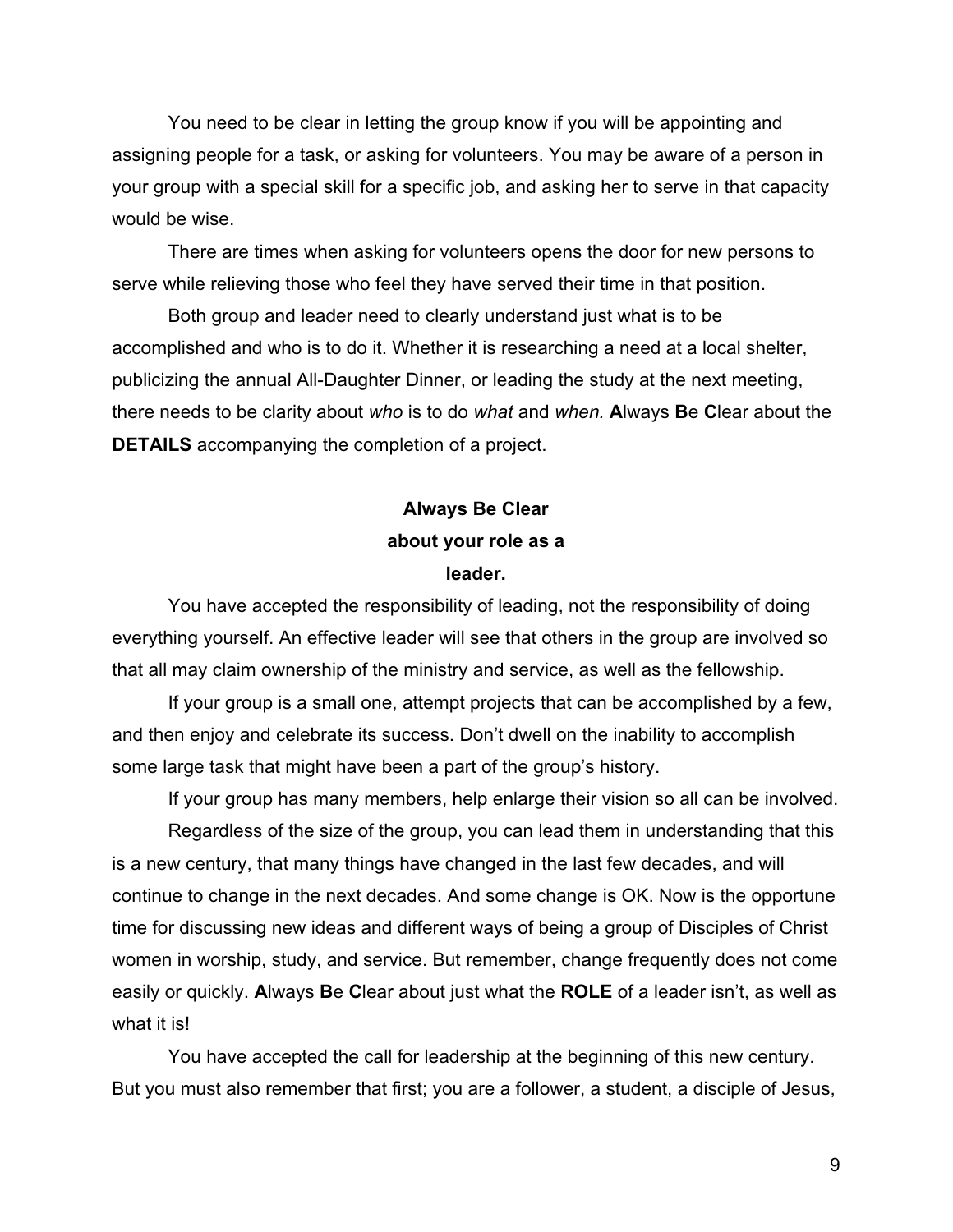<span id="page-9-0"></span>the Christ. Be true to that calling. Engage yourself in a regular program of prayer, study and devotion. Then you will be better prepared.

# **Planning and Preparing for Leadership**

The success of the DW/CWF depends on the extent to which the leadership is willing to plan and prepare with adequate deliberation.

### **Developing a Useful Schedule:**

To develop a useful schedule a leader needs to know the exact nature of her responsibilities. She might ask herself such questions as: What meetings am I to attend? How do my responsibilities build upon each other and how do they relate to the responsibility of others? When does each task need to be completed?

Personal deadlines can be set for the leader's tasks. Are these deadlines realistic in light of other responsibilities? Schedule the entire year so that all tasks will be accomplished at its conclusion. Here are some things to consider as you develop your calendar for the year:

- Appoint a nominating committee two months before the election
- Receive report of nominating committee one month before the election
- Elect new officers two months before they assume office
- Appoint leaders for committees
- Attend district, area, cluster, or regional institutes, workshops, assemblies
- Set up a meeting to confer with outgoing president regarding ongoing program
- Meet with executive committee to plan calendar for the next year
- Look for *Annual Manual for Leaders,* distribute to officers
- Provide leadership resources for those with whom you work
- Consult with minister and others regarding possible DW/CWF goals in the new year
- Invite minister to executive committee meetings and general meetings
- Meet with budge/finance committee to plan budget
- Evaluate previous year's goals and the progress toward them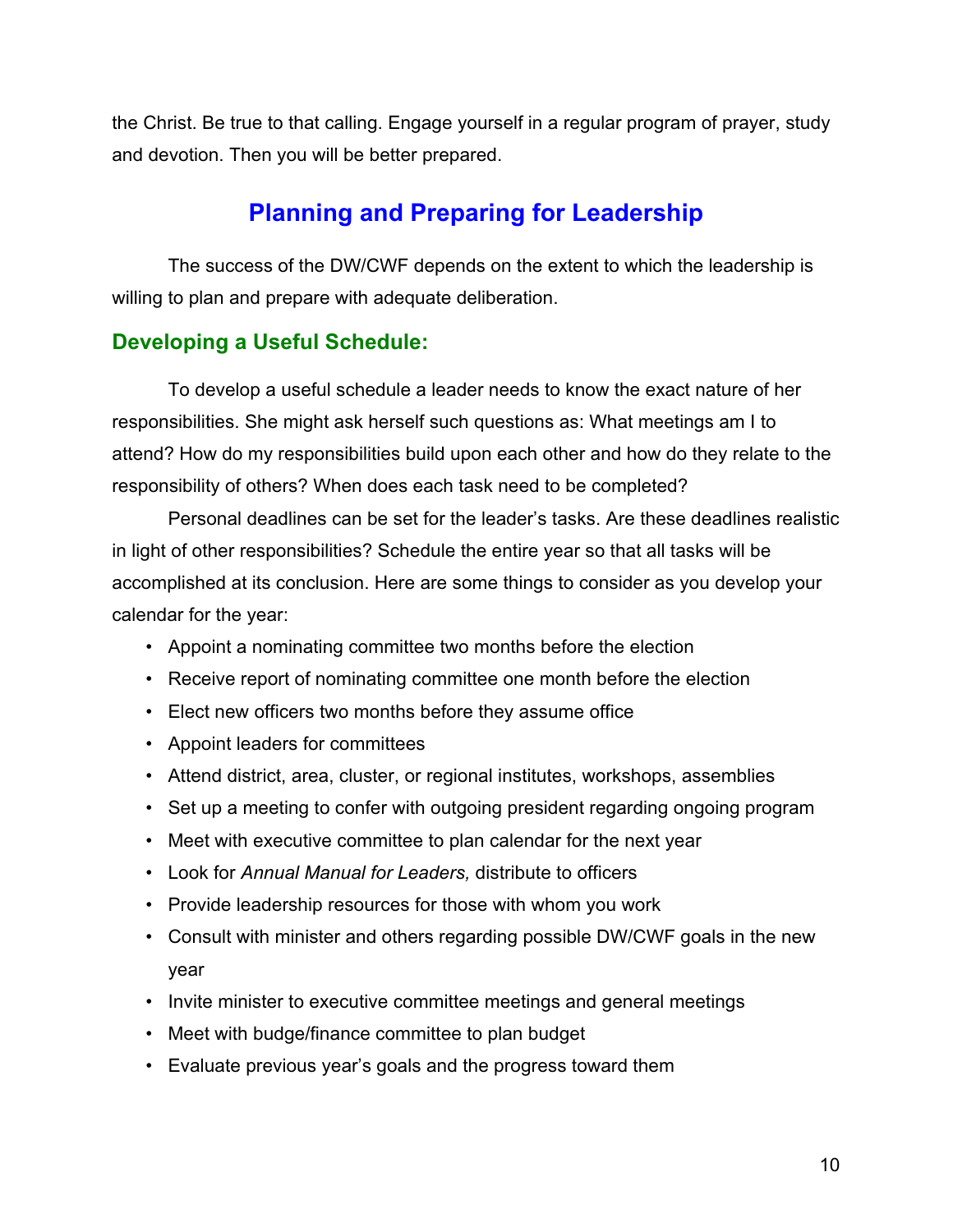<span id="page-10-0"></span>• Represent DW/CWF in ecumenical meetings (Church Women United Special Days)

# **Planning with the Executive Committee**

Every leader plans meetings. The most important one is the first –the meeting to plan the year ahead. Outlined below are things to consider as you plan this meeting.

# **Preparation**

Following spring workshops, spend a day in a retreat setting, away from routine pressures. This enables creative, productive and more complete planning. This kind of commitment now will save hours of frustration and patchwork planning later in the year.

- Allow enough time to accomplish planning for the year. Choose a time compatible with the schedules of those attending. This is a priority time commitment. Time given now will save time later.
- Review the ongoing DW/CWF goals and current goals of the congregation.
- Distribute job descriptions to members prior to the planning meeting for their review.
- Prepare a packet for each officer, including group leaders, of materials such as an executive committee roster, bylaws if available, previous year's calendar, a blank calendar for the new year, previous year's budget, blank paper, and other items that might be helpful during the planning meeting.
- After attending the Spring Event that relates to the International Christian Women's Fellowship (ICWF) theme for the year, familiarize yourself with new materials. Encourage the Study, Worship and Social Action officers to do the same.
- Have available flipchart or blackboard, markers, chalk, paper and pencils.

# **Building a Detailed Agenda for Planning Meeting**

**Worship—**The leader needs to assign responsibility for worship for this meeting. Persons to consider might be either the outgoing or the incoming worship director. Worship which reflects the feelings of the participants at that moment is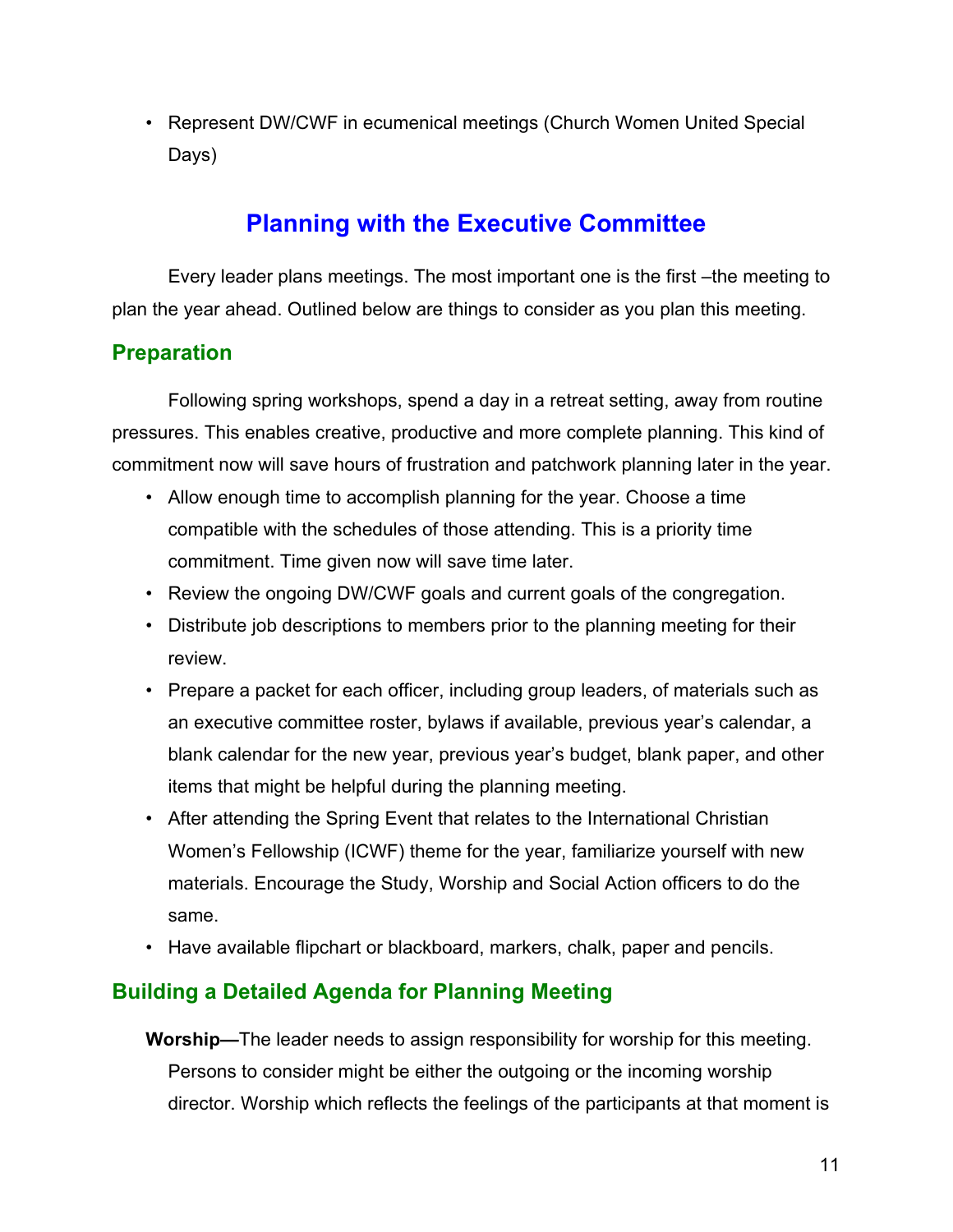most strengthening and sustaining. Questions to consider when planning worship might be: What feelings will the participants bring with them when they arrive? Will they be anxious, frustrated, overburdened, excited? How will the participants feel at the conclusion of the meeting? What would be a helpful theme to begin and end the planning and to set the tone for a creative year ahead?

**Community Building—**Allow time to get better acquainted and for personal sharing.

**Review** the agenda or plan for the day making adjustments as necessary.

- **Orientation—**The new officer orientation is held at the first meeting of the executive committee, which is typically the planning meeting. As early as possible prior to the meeting, each member of the new executive committee studies all the job descriptions for a better understanding of the responsibilities and lines of accountability. When the executive committee members understand the interrelationships of responsibilities, they are able to function more effectively as a unit. Then the members discuss the following types of questions:
	- Is this how I see my task?
	- What would I add and/or delete on my job description because of my understanding of my task/office?
	- Is this how I see the tasks of the other officers?
	- To whom on the executive committee am I most closely related/accountable?

**Inform** group leaders and directors of study, worship, social action and membership that monthly reports will be gathered at executive meetings.

- **Invite** the outgoing officers to come for the beginning of the planning meeting to share their experiences and/or develops a brief evaluation form for outgoing officers, including the following:
	- Most helpful knowledge gained
	- Mistakes to avoid
	- Experience which was most helpful
	- Basic things an officer needs to know in order to do the task effectively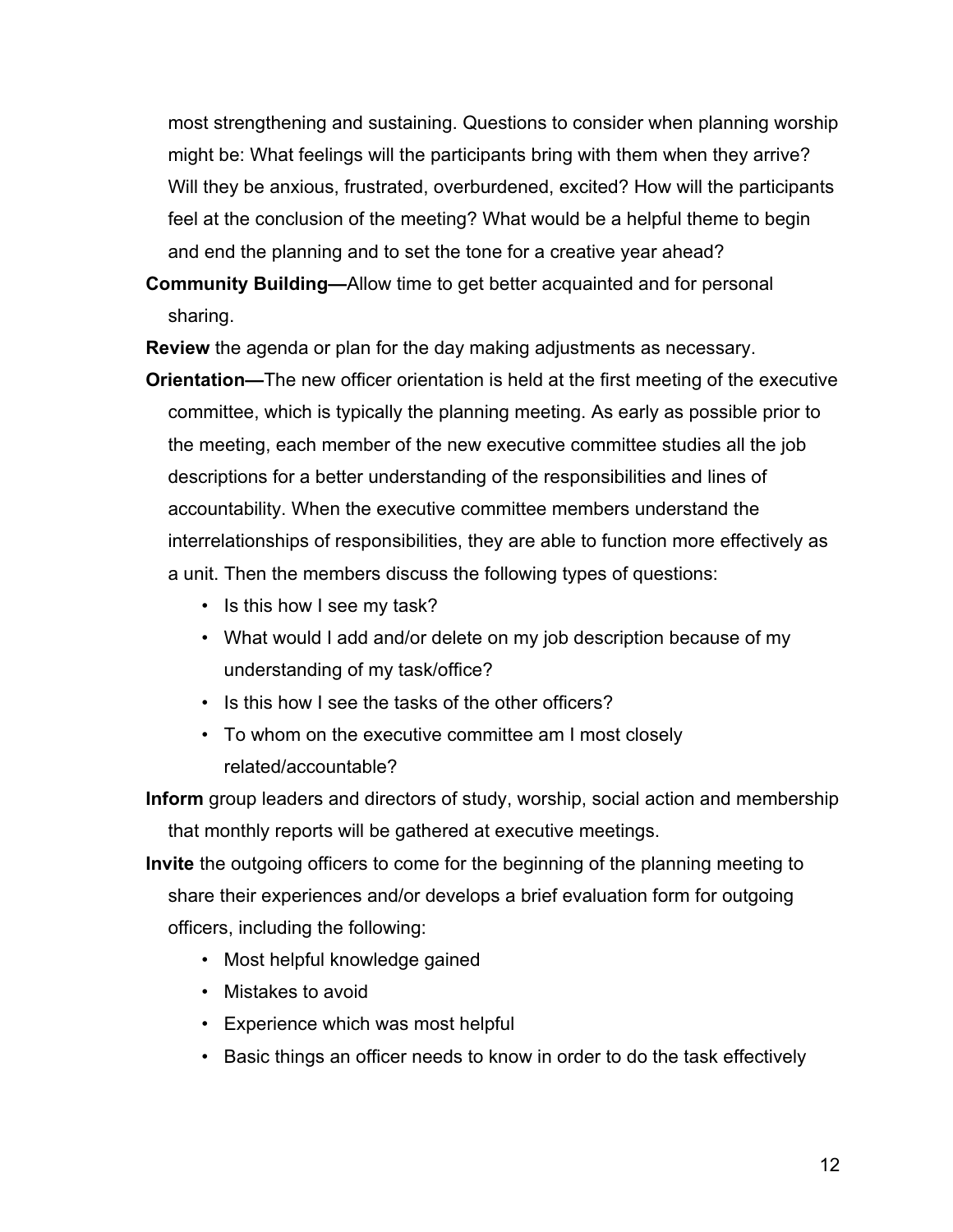- **Review** the purpose statement for your fellowship in addition to the DW purpose statement. If your fellowship develops its annual theme around the current DW/CWF general program theme statement, review this as well.
- **Determine** how your group will come to decisions. If using *Robert's Rules of Order,* present recommendation as a motion, obtain a second, have brief discussion, vote. If using *Consensus Method,* present recommendation, share explanation, have brief discussion, note apparent will of group, check for consensus, be clear about decisions. (See The ABC's of Leadership.)
- **Setting Goals—**Prior to developing new goals, it is wise to assess goals from the previous year to determine if they were met and, if not, will they be a part of the ongoing ministry of the fellowship. Following determination of goals, developing strategies to implement the goals while enthusiasm for the task is fresh is important. Once goals and strategies are in place, a periodic evaluation of goals is necessary to check progress and determine whether strategies need to be revised. As goals are developed, some questions might be discussed:
	- What needs have DW/CWF members expressed?
	- What does the DW/CWF want to see happen in the next year?
	- What is the Christian responsibility of the DW/CWF to the church, the immediate community and the global community?
	- What changes have to be made to accomplish these goals?
	- What tools are available to implement these goals?
	- Will goals be carried on to completion or dropped?
	- Should certain programs/activities be discontinued to make available time and energy for new programs/activities?
	- What previous programs have produced the greatest interest and filled the greatest number of expressed needs?

**Develop** a comprehensive calendar for the year including programs, social action projects, fellowship events, etc. You might include some or all of the following:

- Regional activities
- General meeting dates
- Executive Committee dates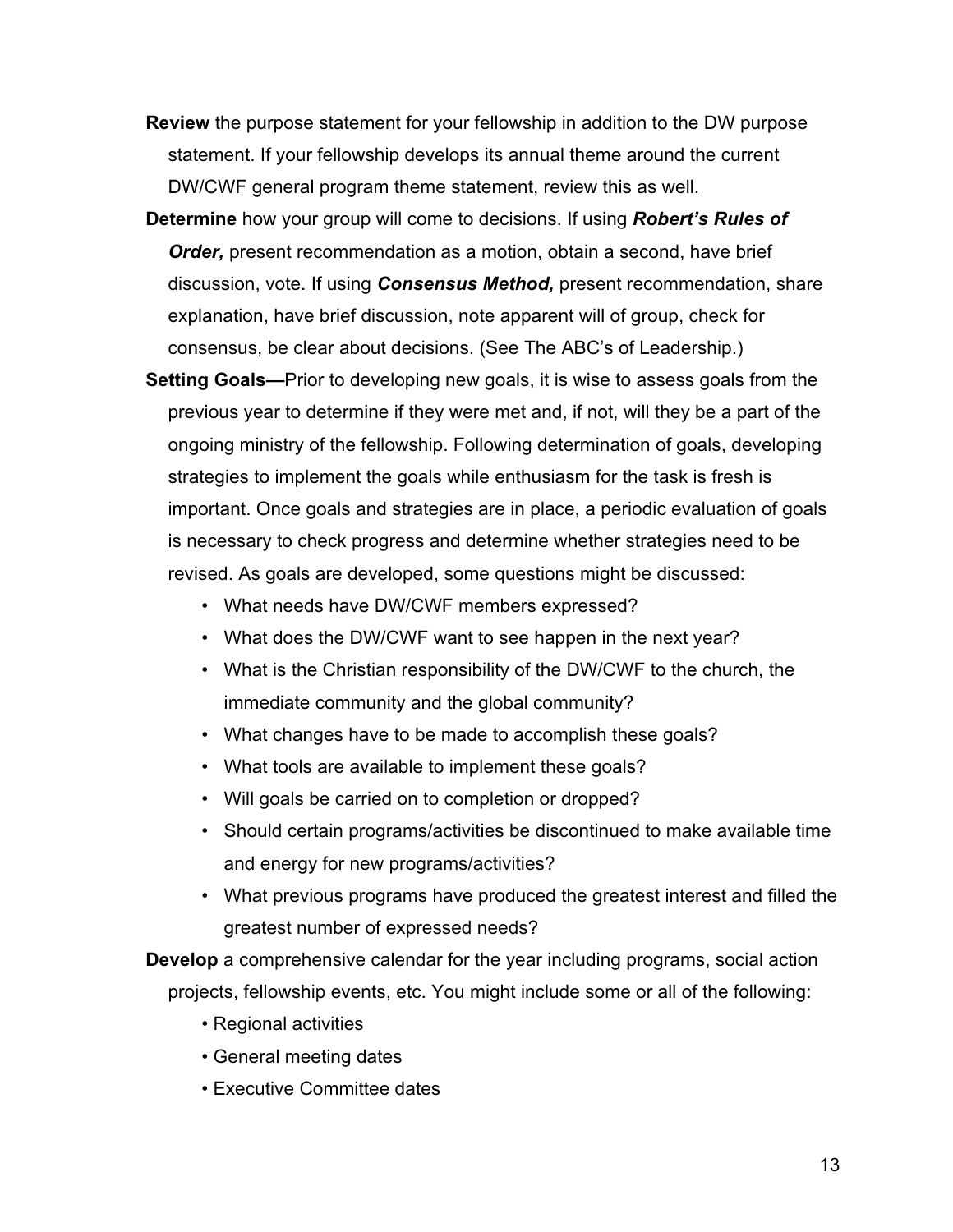- <span id="page-13-0"></span>• Week of the Laity
- Church Women United Special Days
- Opportunities for the treasurer to give information about outreach and Disciples Mission Fund at the general meeting
- Date for nominating committee to begin work
- Date for receiving nominating committee report
- Election of officers
- Date to meet with the treasurer/finance committee to develop budget to support program
- Date to present budget goals and general plans to the fellowship

**Assign responsibilities/tasks.** Assign responsibilities/tasks to appropriate persons. Setting a deadline or time schedule for each responsibility is helpful.

- **Arrange for accountability.** Decide who checks on what and whom, to be sure that the plan is progressing on schedule. Note: Responsibilities are interrelated. This checkup is not supervision but mutual concern and interdependence, which are inherent in responsible program building.
- **Summarize.** Restate the decisions made. Writing these decisions on newsprint and posting is helpful.
- **Review:** Review the agenda. Has everything been accomplished? If another meeting is needed, set the date and time now. If not, review responsibilities and lines of accountability.

**Closing worship**

**Adjourn**

# **Effective Meetings**

### **HELPFUL HINTS**

#### **Setting an Agenda**

The president, moderator, or other leader of the group builds the agenda ahead of time and makes it available to the executive committee, either by listing it on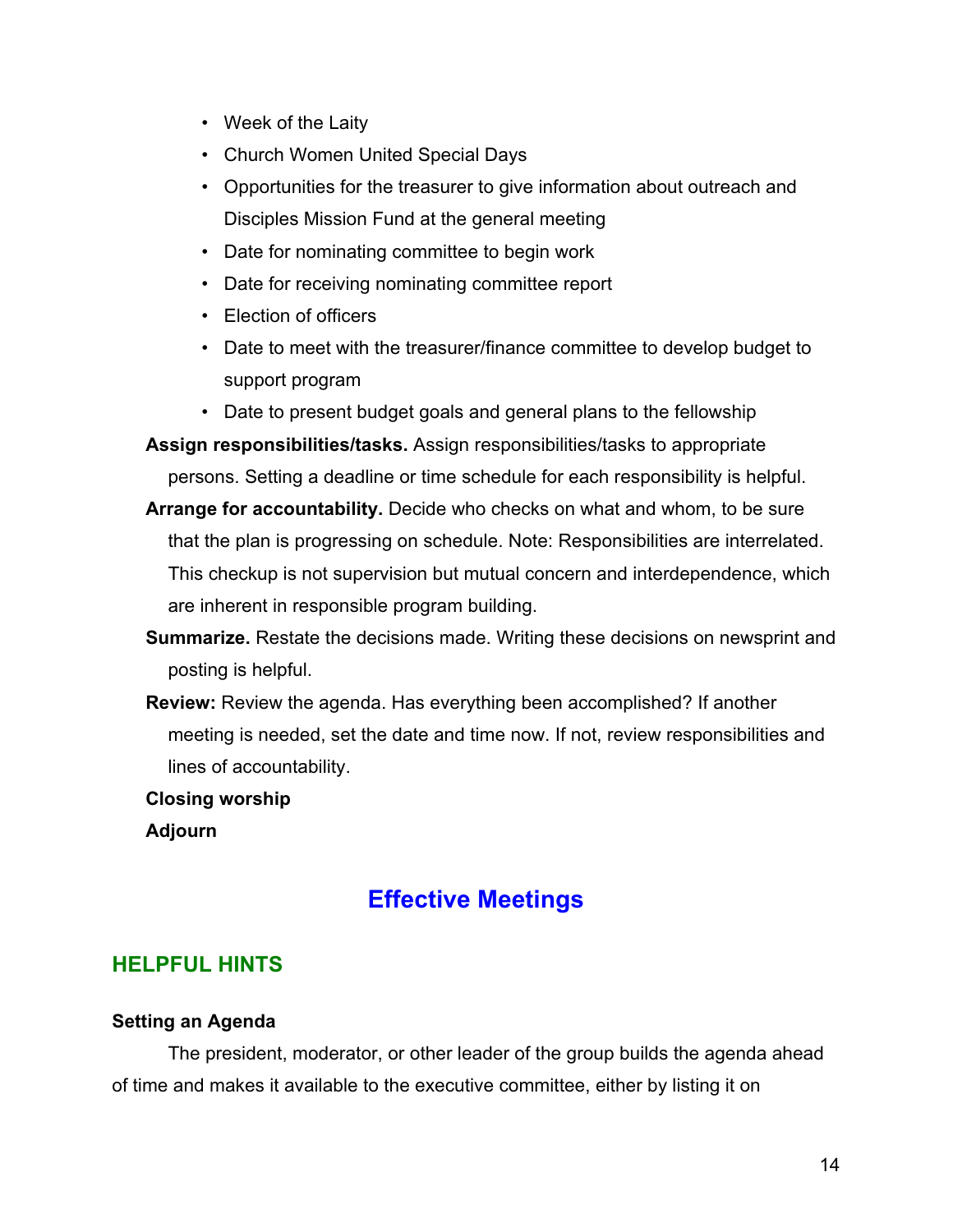<span id="page-14-0"></span>newsprint or providing copies at the meeting. For less formal meetings, a handout of the agenda is not necessary. An order of business for the agenda might be as follows:

- 1. Call to order
- 2. Opening prayer or worship
- 3. Review and approval of agenda
- 4. Approval of minutes of the previous meeting.
- 5. Correspondence
- 6. Acceptance of written reports of committee members. A copy of each report should be supplied to each member of the committee. Committee members should lift up highlights of report and any action items.
- 7. Unfinished Business (The leader checks with the secretary to determine from the minutes which items have not been completed.)
- 8. New Business for example:
	- a. General and regional communications
	- b. Discussion and action from committee member's reports
	- c. Formulation of the recommendations to go to the general meeting for action.
	- d. Evaluation of goals not covered in committee members reports
- 9. Closing prayer or worship
- 10. Adjourn

### **Keeping the Meeting on Track**

- Prior to the meeting, familiarize yourself with the business to be discussed.
- Begin on time. Don't back up for latecomers.
- Keep the discussion relevant to the subject at hand. Call the group back when the discussion gets off track. Remember, there is a delicate balance between creative thinking and getting off track.
- Keep the business meeting moving so that each agenda item receives the consideration necessary.
- Post a piece of newsprint or have a piece of paper nearby to keep track of questions, concerns, issues that are not relevant to the current discussion but that will be addressed at a later time.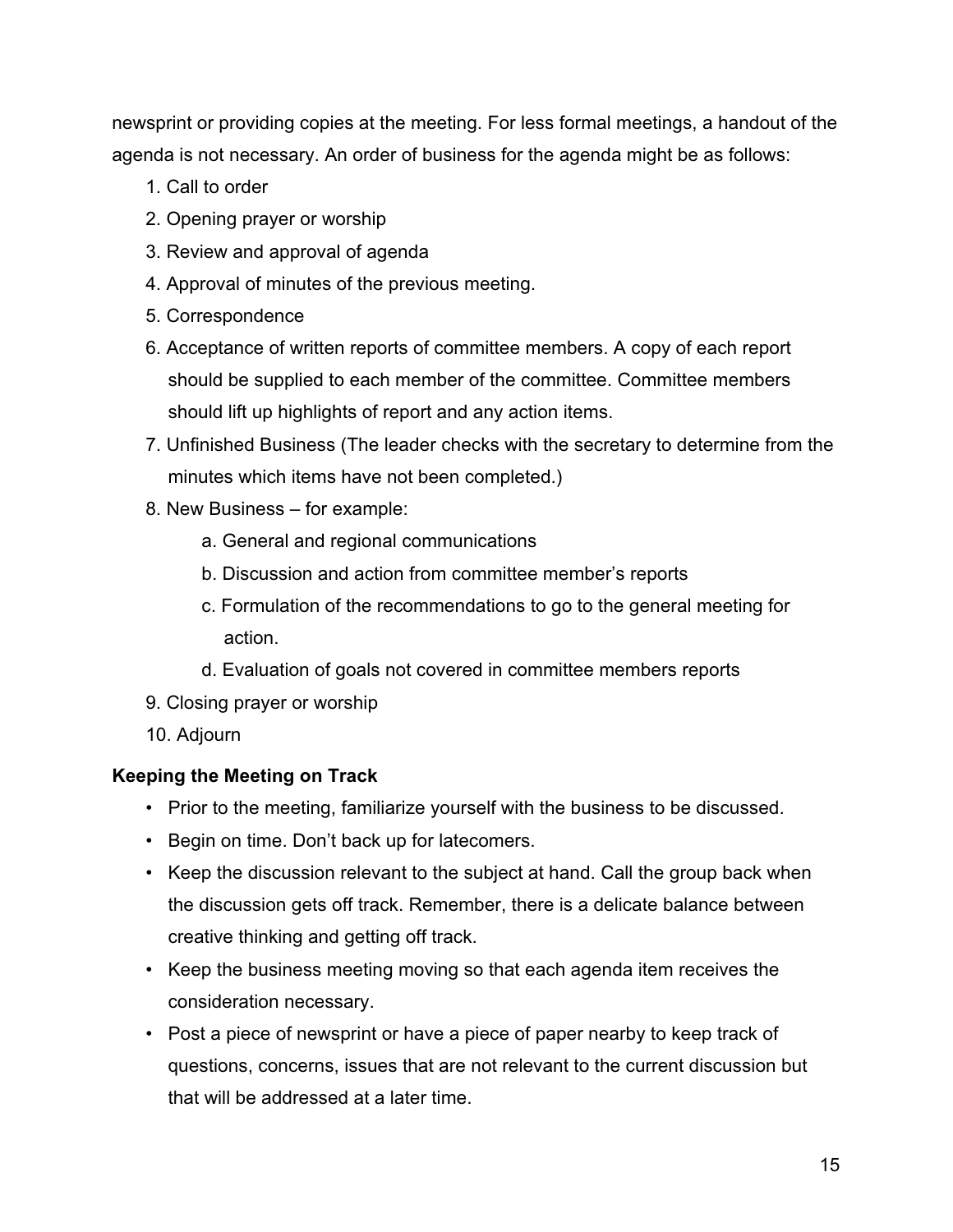### <span id="page-15-0"></span>**Physical Arrangements**

- Make arrangements with the pastor or church secretary for use of the room.
- Arrange for sufficient light for planned activities.
- Set the room temperature to a comfortable level.
- Consider a variety of room arrangements that enable a more effective program:

**Chairs placed in a circle** provide an intimate setting **Chairs in a square position,** better eye contact **Chairs in a semi-circle,** greater listening **Tables and chairs,** good work space

- Arrange for any audiovisual equipment needed and do a practice run to assure that it is operational. Remember that if you are in a large room, you will need a microphone even if the leaders think they have a voice that can be easily heard.
- Arrange for easels, newsprint, white boards, and markers if necessary.
- Arrange for other supplies as needed

### **What Goes in the Minutes**

The notes of the secretary follow the format of the agenda. Minutes for formal business, committee, or event planning meetings might include the following:

- 1. Names of group, type of meeting, place, date and time of meeting
- 2. Indication of the major agenda items by underlining them or identifying them in the left margin
- 3. Names of the people present and the members absent (of a committee)
- 4. Any corrections and the approval of the minutes of the previous meeting
- 6. The exact wording of motions, name of originator of the motion, name of person who seconds (optional), action taken on the motion (passed or failed). *Caution: Note the contents of a motion, read it back aloud, get corrections and understanding of the group that this is the wording desired.*
- 7. Exact wording of an action or any secondary motions or any additional decisions regarding the motion
- 8. Concise descriptions of agreements made when the business procedure by consensus is used
- 9. Main points made in discussions, especially in notes of the committees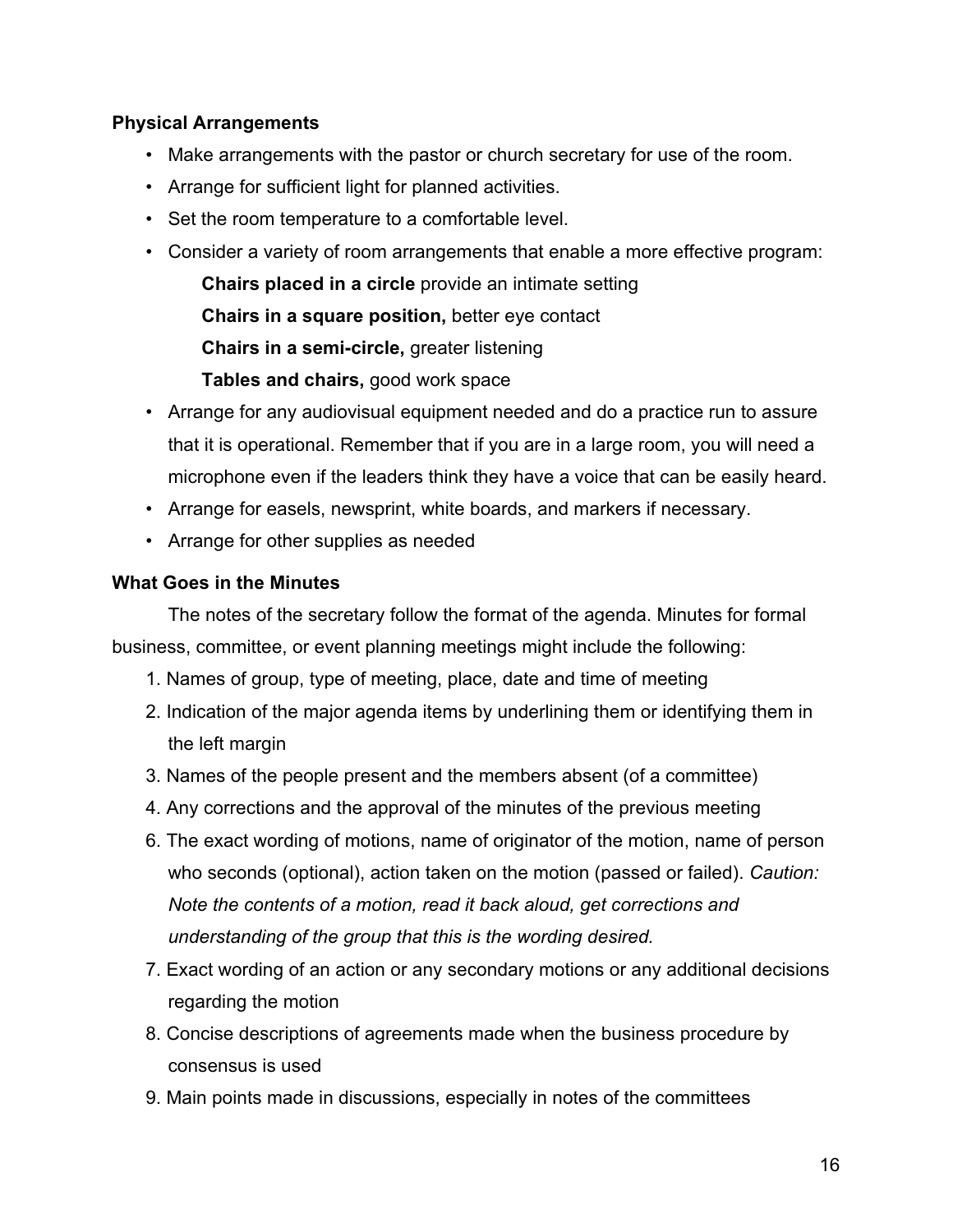- <span id="page-16-0"></span>10. Assignments/responsibilities for any members of the committee, noting name of committee member, responsibility assigned/assumed and date due
- 11. Reports presented. Get in writing copies of all reports presented at the meeting, along with the names of those who took part in developing the report. Also note any action taken on the report.
- 12. Conclusion: Respectfully submitted, Mary Doe, Secretary

### **BE BRIEF. BE ACCURATE. BE CONCISE.**

### **Planning the Budget**

### **Who**

In a small fellowship, the executive committee constructs the budget. In a large fellowship, the finance committee, chaired by the treasurer and made up of the treasurers of each group, develops the budget.

### **Wha***t*

The budget for DW/CWF is the estimated income and estimated expenditures for the coming year.

### **How**

- 1. Estimate the income. Use income received during the previous year as a basis on which to start the budget-building process.
- 2. Consider the attendance and participation by the membership.
- 3. Anticipate an increase in giving.
- 4. Study the sources of income:
	- pledges by members;
	- regular monthly offerings;
	- special offerings or special projects;
	- individual gifts on a special occasion or for a special purpose;
	- other sources that are in harmony with the DW/CWF purpose.
- 5. Outline the expenditures.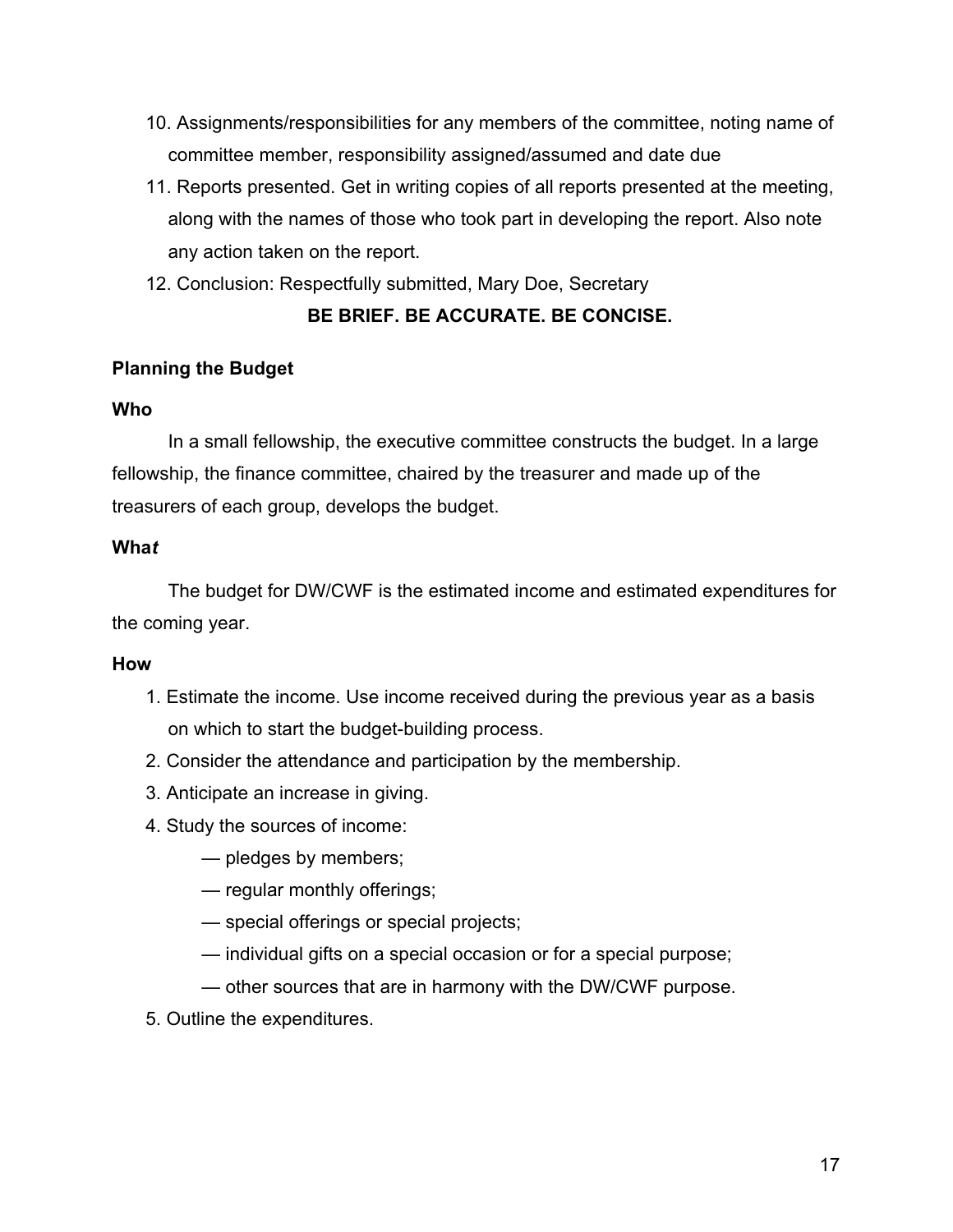# **Sample Budget**

| <b>Disciples Mission Fund</b><br>(May range from 51% to 90% of the budget) |  |  |  |
|----------------------------------------------------------------------------|--|--|--|
| <b>DW/CWF Resources</b>                                                    |  |  |  |
| Study                                                                      |  |  |  |
| Worship                                                                    |  |  |  |
| <b>Social Action</b>                                                       |  |  |  |
| Membership                                                                 |  |  |  |
| <b>Organizational Supplies</b>                                             |  |  |  |
| <b>Leadership Development</b>                                              |  |  |  |
| <b>Church Women United</b>                                                 |  |  |  |
| <b>Local Church Concerns</b>                                               |  |  |  |
| <b>Global Women Connecting</b>                                             |  |  |  |
| <b>Other Fellowship Concerns</b>                                           |  |  |  |
| <b>Regional Retreats</b>                                                   |  |  |  |
| Workshops                                                                  |  |  |  |
| <b>Quadrennial Assembly</b>                                                |  |  |  |
| TOTAL                                                                      |  |  |  |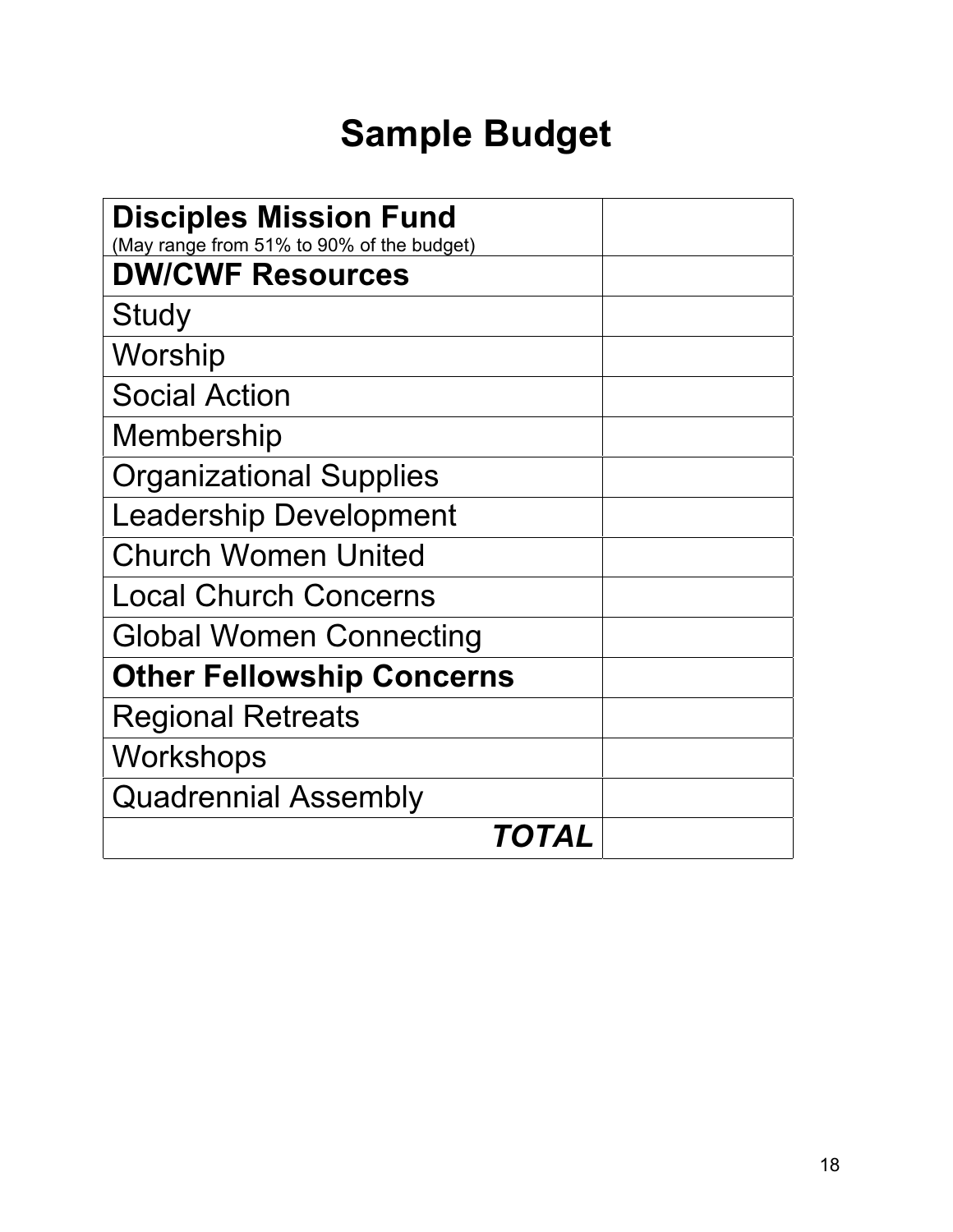# **Types of Meetings**

### <span id="page-18-0"></span>**Executive Committee**

Meetings are held as needed, usually monthly or preceding a General Meeting if General Meetings are scheduled less frequently.

### **Purpose**

- To conduct the primary business of the DW/CWF;
- To receive and discuss the reports of the officers;
- To establish and evaluate the goals and objectives of the organization;
- To recognize the concerns of the congregation which directly or indirectly affect the functioning of the DW/CWF;
- To formulate recommendations for actions to be presented at the DW/CWF general meeting.

# **General Meetings**

In the traditional model, meetings are usually held monthly and last

approximately two hours.

### **Purpose**

- To share in program/study, worship, and fellowship.
- To provide opportunities for growth in spiritual life enrichment and educational development.
- To open doors for creative ministry.
- To provide educational and hands-on opportunities related to social action goals.
- To hold brief (ten-minute) business sessions as necessary, either at the beginning or end of the meeting. It has become increasingly popular to post minutes from previous meetings, executive meetings, and treasurer reports, bringing only those business items that require action on the part of the entire fellowship. While executive committee conducts the business of the organization, members at large may be informed of actions necessary and of opportunities and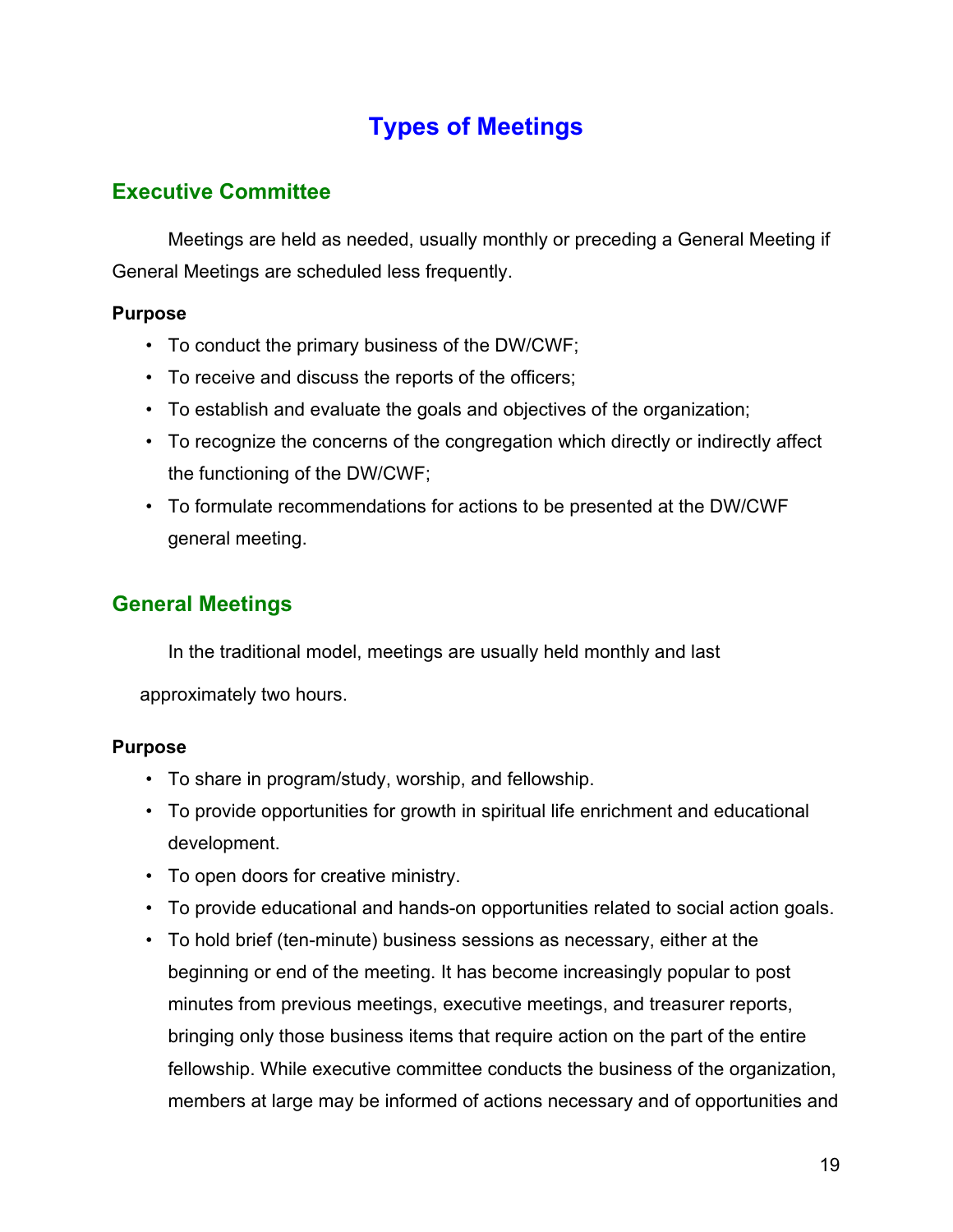<span id="page-19-0"></span>problems confronting the organization in general. The general membership is provided with an opportunity to take part in any major decision making, yet their time investment at the general meeting is primarily for corporate and individual Christian growth.

### **Group Meetings**

In the traditional model, group meetings are held monthly either prior to the General Meeting or on another day/evening convenient for each group. The ICWF study materials and social action projects are usually the foci for the group. In non-traditional groups, the focus could be any of a variety of study topics, a common handcraft, meals etc. For more information about small groups, see the Membership Development Module.

### **Purpose**

- To provide a small group experience for spiritual life enrichment and educational development.
- To provide an opportunity to develop deeper relationships among members of the congregation.
- To provide fellowship opportunities.

# **Nominating Committee**

### **Selecting a Candidate**

- Read carefully the job description of the office to be filled.
- Be aware of the kind of experience necessary for the task or office.
- Use the Leadership Bank you have developed
- Be aware of the interests of women in the congregation. Often people develop skills in the area of their special interest and so can provide valuable leadership in these areas. Match the skills with the office or task.
- Match the experience with the responsibility. Even though a woman has not been active in the DW/CWF, she may have gained useful experience in another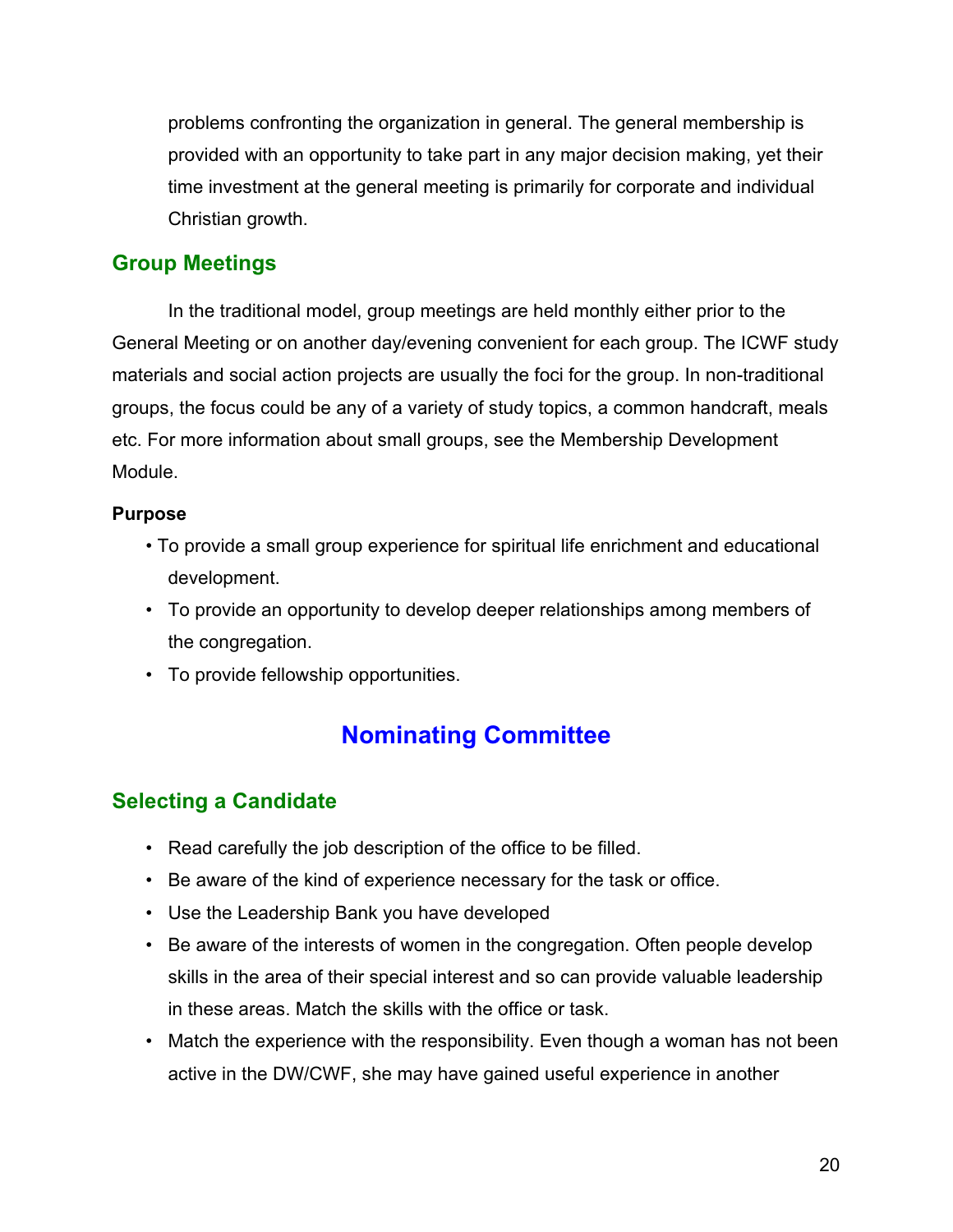<span id="page-20-0"></span>organization or in employment. Offer her a chance to use this experience in the DW/CWF.

- Challenge women with an opportunity for growth and leadership. Often people become "comfortable" in one office or task and are reluctant to move to a new challenge. This reluctance keeps two people from growing—the woman who is reluctant to move and the woman who can grow by taking her place.
- When a person surfaces as the best candidate for the job, allow her to make the decision about accepting it. No member of the nominating committee can decide for her.

# **Approaching a Candidate**

- Inform her of the nominating committee's awareness of her unique gifts as they relate to the particular task.
- Be explicit about the job, beyond the information given on the job description. State details of the task to be performed, i.e. the time necessary to fulfill the task and the number of meetings she will be expected to attend.
- Give a copy of the job description to the candidate to review after being approached.
- Suggest that the nominee contact the person currently serving in this capacity for answers to any questions and to secure her predecessor's continued support and guidance.
- Encourage the candidate to consider this task in relation to her own goals for personal growth. For the nominating committee to use words like "ought," "should," or "must" would be to play on the candidate's guilt rather than to build on her commitment.
- When the candidate accepts the responsibility, the members of the nominating committee
	- support her as she prepares to fulfill the task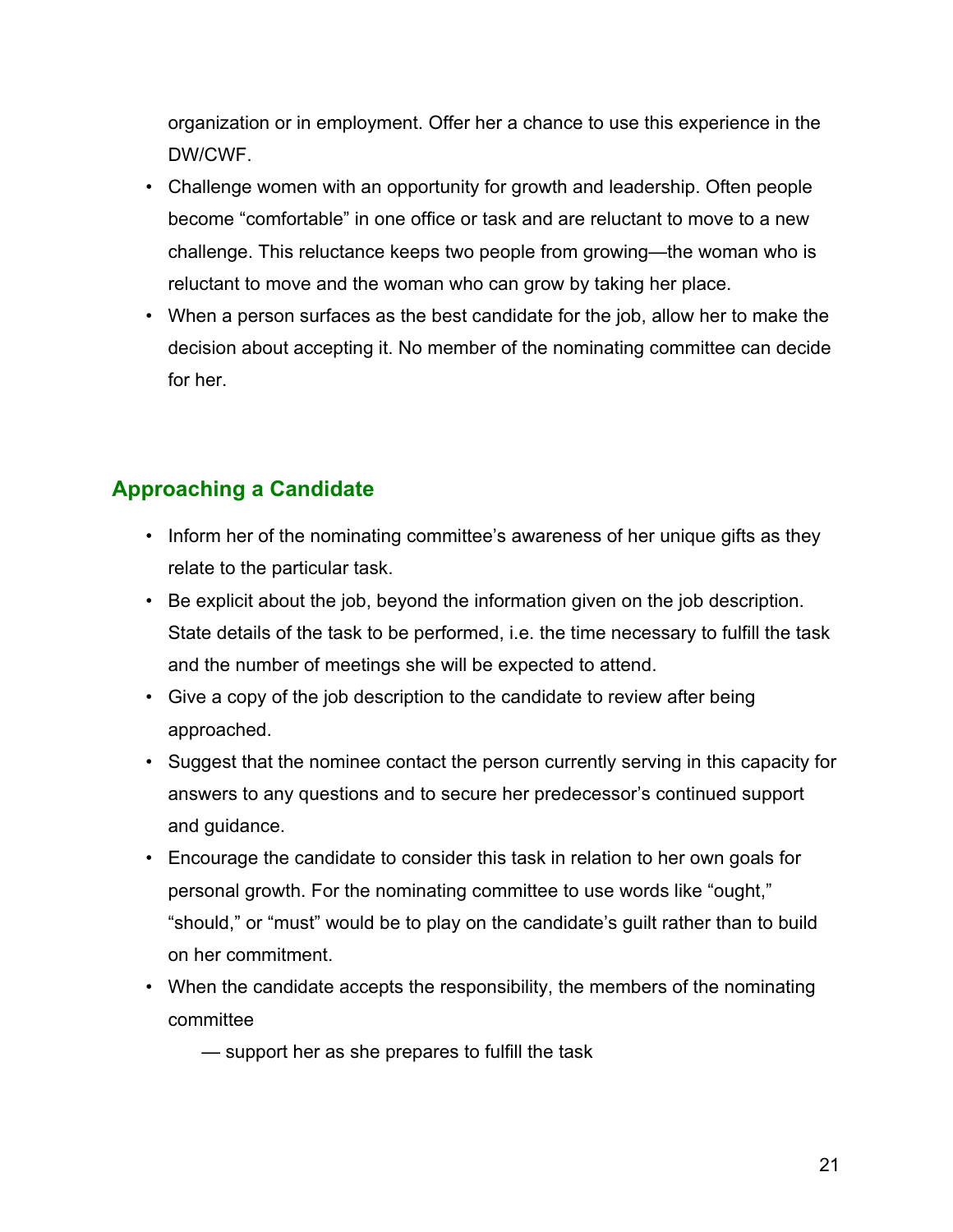- <span id="page-21-0"></span>— suggest possibilities for appropriate additional training (workshops, retreats, mission/outreach conferences, academies, etc.)
- are sensitive to opportunities for praise when she succeeds

### **Conflict Resolution**

Conflict is a natural part of any group dynamic. Conflict is a part of moving a group to a common understanding. Conflict becomes negative when we don't deal with it in a positive way. Even though most of us do not like conflict or confrontation, we must find positive ways to address the conflict within any group.

Read through these scriptures as you prepare to deal with conflict in your community and think about the attitudes and behaviors we are called to in the scriptures:

 "*As a prisoner for the Lord, then, I urge you to live a life worthy of the calling you have received. Be completely humble and gentle; be patient, bearing with one another in love. Make every effort to keep the unity of the Spirit through the bond of peace*." (Eph. 4:1–3, NIV)

 *"There is one body and one Spirit— just as you were called to one hope when you were called— one Lord, one faith, one baptism; one God and Father of all, who is over all and through all and in all."* (Eph. 4:4–6, NIV)

*"Live creatively friends. If someone falls into sin, forgivingly restore him, saving your critical comments for yourself. You might be needing forgiveness before the day is out. Stoop down and reach out to those who are oppressed, share their burdens, and so complete Christ's law. If you think you are too good for that, you are badly deceived."* (Gal. 6:1–3*, The Message)*

Look up the scripture references below, and note the conflict(s) that you find in the text.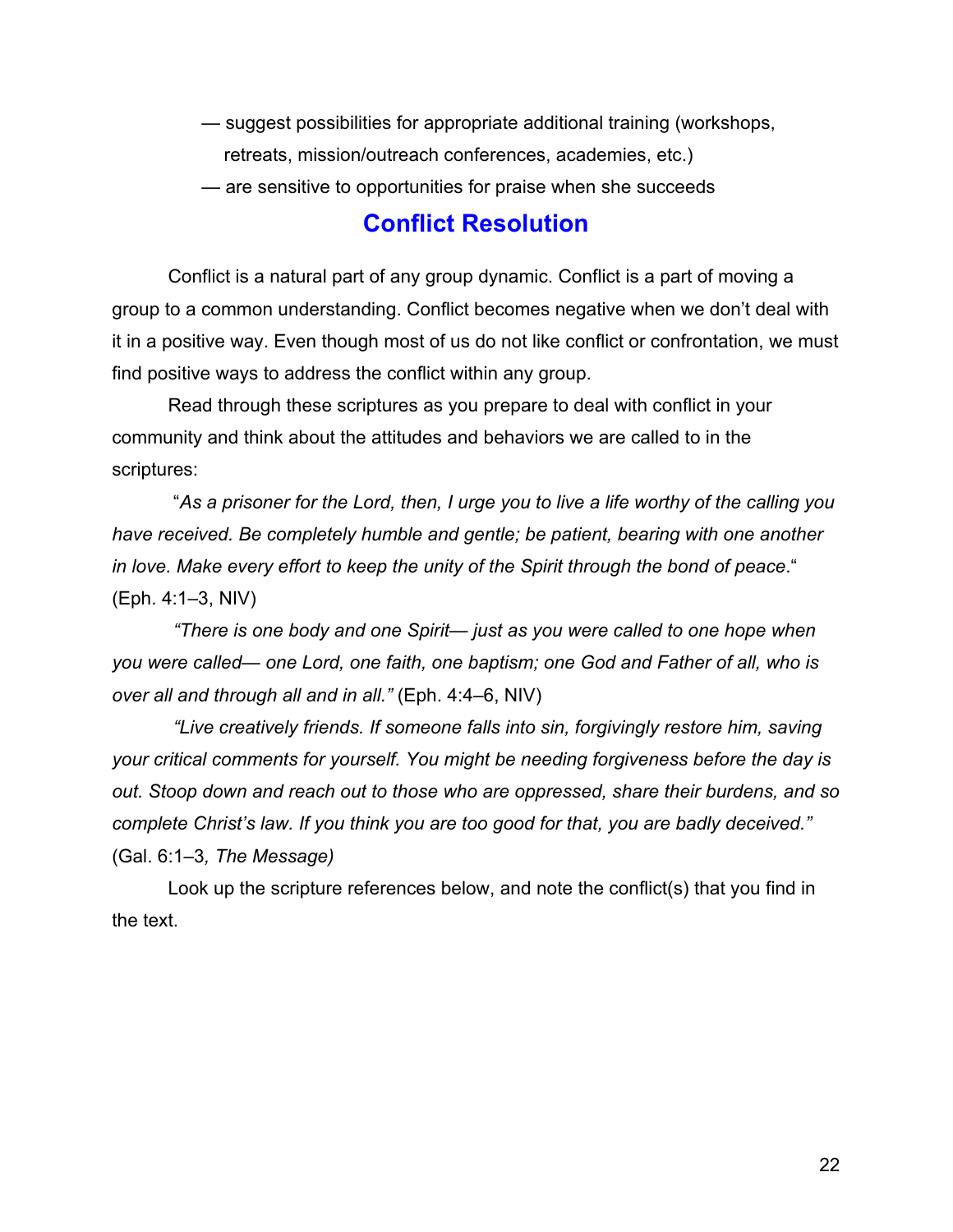| Item#             | <b>Scripture Text</b> | Parties Involved         | Nature of Conflict               |
|-------------------|-----------------------|--------------------------|----------------------------------|
| 1                 | Matthew 5:23-24       | <b>Brother or Sister</b> | Unspecified Grudge(s)            |
| $\overline{2}$    | Matthew 10:34-36      | Christian's Family       | One believes, others don't       |
| 3                 | Matthew 16:22-23      | Jesus vs. Peter          | Jesus' suffering and death       |
| 4                 | Matthew 18:13         | Jesus vs. Disciples      | <b>Bring little children</b>     |
| 5                 | Matthew 18:16-18      | Church members           | Unspecified, perhaps intense     |
| 6                 | Matthew 20:24         | Jesus vs. Disciples      | Jealousy over James and John     |
| $\overline{7}$    | Matthew 23:1ff        | Jesus vs. Pharisees      | Stubbornness to believe          |
| 8                 | John 8:44             | Jesus vs. Pharisees      | Jesus called Satanic             |
| 9                 | Philippians 4:23-24   | Euodia vs. Syntyche      | <b>Interpersonal Conflict</b>    |
| 10                | Acts 15:36-40         | Paul vs. Barnabas        | Take/leave John Mark             |
| 11                | Galatians 1:10        | Paul vs. Galatians       | Doubt Paul's Integrity/Authority |
| $12 \overline{ }$ | Galatians 2:11        | Paul vs. Peter           | <b>Follow Jewish Rituals?</b>    |

This shows us that conflict is a normal part of every church's life and every Christian's life. Spend a moment thinking of any other examples; first from the Bible, and then also from your own life. The entire Bible is in some respects a record of conflict—between God and mankind, between all mankind, and between the forces of good and evil. Since the Bible is a record of conflict, it is also a record of forgiveness. $4$ 

### **The Floor**

The Floor is a conflict resolution model for two or more people. Choose a time and a place where you have freedom to speak openly. Choose the topic you want to talk about, and an object you will call "the floor." This might be a pencil, a paperweight, a box of tissue, etc. Decide who will speak first and hand that person "the floor." The first speaker will share her thoughts. The second speaker listens, preparing to tell the first speaker what she heard. When the first speaker is finished, the second speaker

 <sup>4</sup> Copyright The Teal Trust, [www.teal.org.uk,](www.teal.org.uk) used by permission Also see the Christian Board of Publication Web site at <www.cbp21.com>for resources on conflict resolution.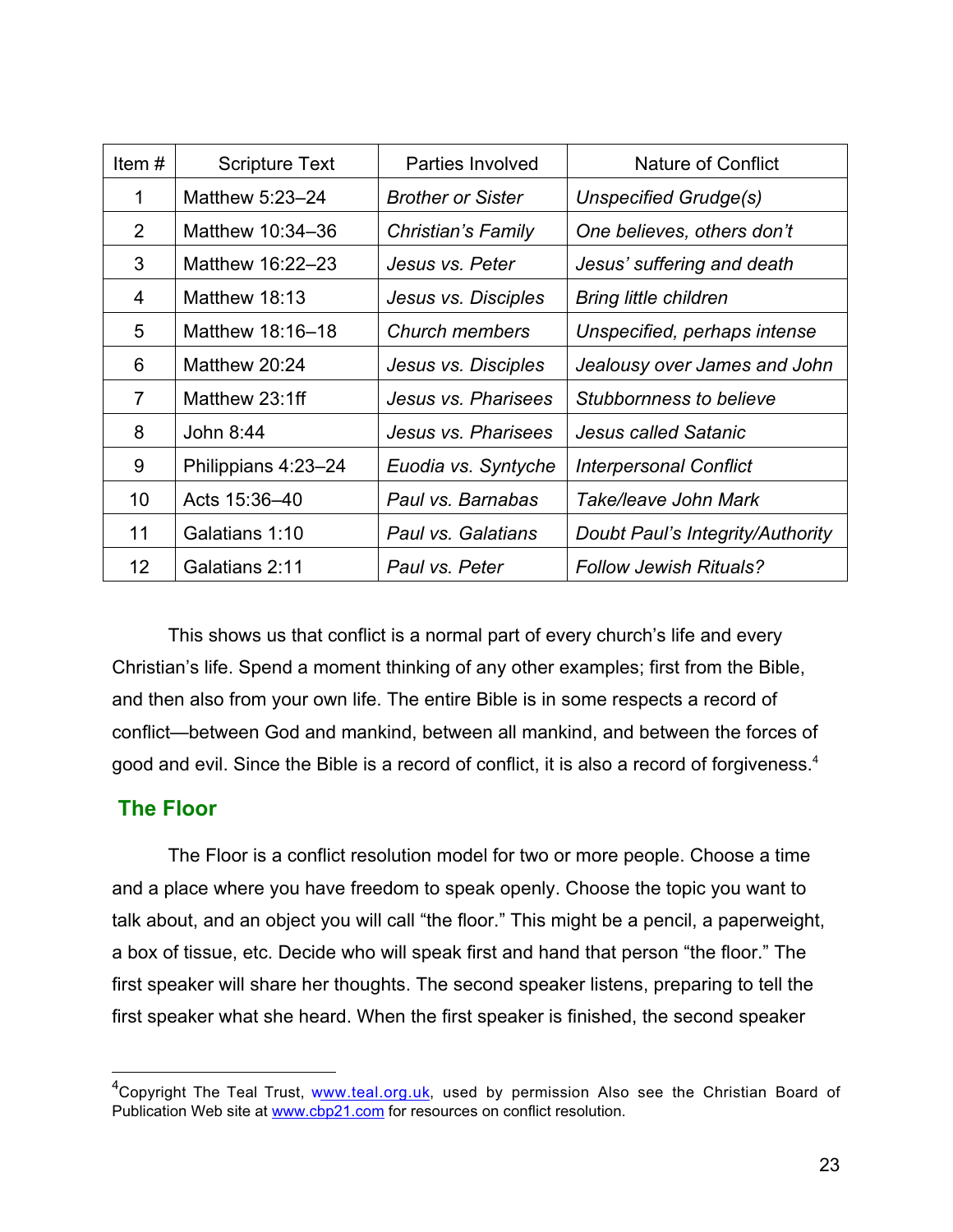<span id="page-23-0"></span>then repeats the information she heard with no commentary. The first speaker will then acknowledge whether she has been heard correctly. If not, she'll repeat what was not heard. The second speaker will repeat the process of reporting what she heard. When this section is finished, the first speaker hands "the floor" to the second speaker for comment. And now is the time for the second speaker to comment on the first speaker's issues and share her own. The first speaker becomes the listener, ready to repeat the information heard. Again, if the second speaker did not feel as if she had been heard, she may repeat her comments. This process continues from one speaker to another until resolution has been found.

This feels like a very artificial method of communicating, but it allows for each person to have an opportunity to really share what he or she is feeling and practice active listening. And this process does take practice. You might choose to have a facilitator explain it to the group. The facilitator is there to guide the process, but does not participate in the conversation.

# **Anti-Racism/Pro-Reconciliation**

### **Importance of Issue**<sup>5</sup>

As part of our process of discernment on racism, the Christian Church (Disciples of Christ) has embarked upon a courageous and faith-inspired journey. This journey will help us to recognize, understand, and begin to dismantle the systemic racism within our denomination. We can celebrate the process that made us realize that racism is one of the most pervasive, disruptive, and oppressive forces at work in North America today, that racism is sin, and that when we work to eradicate this sin we must start "in our own backyard." The ICWF Executive Committee has chosen to actively participate in this process by funding an anti-racism/pro-reconciliation team.

 <sup>5</sup> Edited from an article written by Kathy Jeffries for *Guideposts for Leaders.*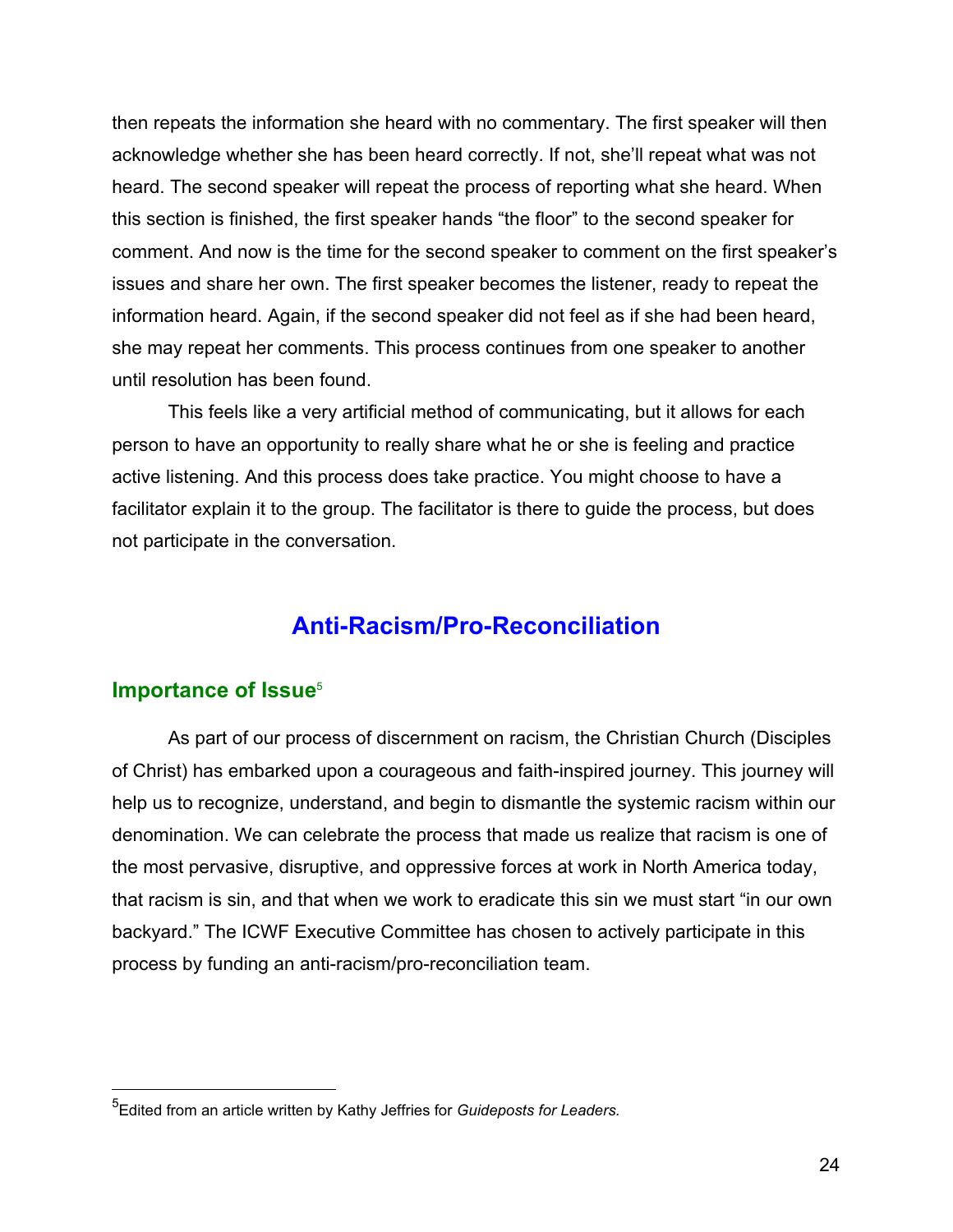### <span id="page-24-0"></span>**We** *Must* **Get There from Here**<sup>6</sup>

It is, in the end, a call for wholeness. The church should reflect the love of Jesus Christ in everything she is and does. Christ's prayer for the church was "that they should all be one." Anything that diminishes or separates a portion of the body of Christ must be eradicated. Racism is a sin that corrodes the body from within. If we are true to our call as disciples, we will continue to strive for wholeness. There is no quick fix for racism. It will require time and a deliberate effort to dismantle and eliminate the racism that exists in every manifestation of our church. We have already begun. The work must continue.

 It is difficult for many of us to embrace this struggle. Some see how far we've come and don't understand why people still cry "racism." Others see the condition exists but have no idea how to confront the problem. Some have wondered why, with the changes in laws and attitudes, the movement toward wholeness seems to be stymied. All of these positions are understandable. None are excusable. Ignorance is no excuse. We cannot accept that if we can't see racism, it's not there. We cannot write racism off as something too big for us to ever overcome. And we cannot keep addressing the symptoms instead of the problem.

 In my experience with the Anti-Racism/Pro-Reconciliation training, one of the first points that led me down a new road of understanding was the definition we were given of racism. I was one of those perplexed by how things could get so much better while staying pretty much the same. Hearing racism defined as racial prejudice plus the misuse of power of systems and institutions was an "Aha!" moment. Something that I had always been aware of as a woman of color but could not name that was a fact of my daily existence. Now it not only had a name, but was tangible. And if it is tangible, then it is beatable! It becomes a matter of getting past the symptoms and understanding what is causing the symptoms. And it becomes a matter of recognizing that racism is sin, whether it is individual or institutional. And with this comes the realization that the ball is firmly in our court. We can no longer write racism off as something only God can address. It is true that only God can change a heart, but we can change a mind. And we

<sup>&</sup>lt;u>e</u><br><sup>6</sup>Article by Kathy Jeffries.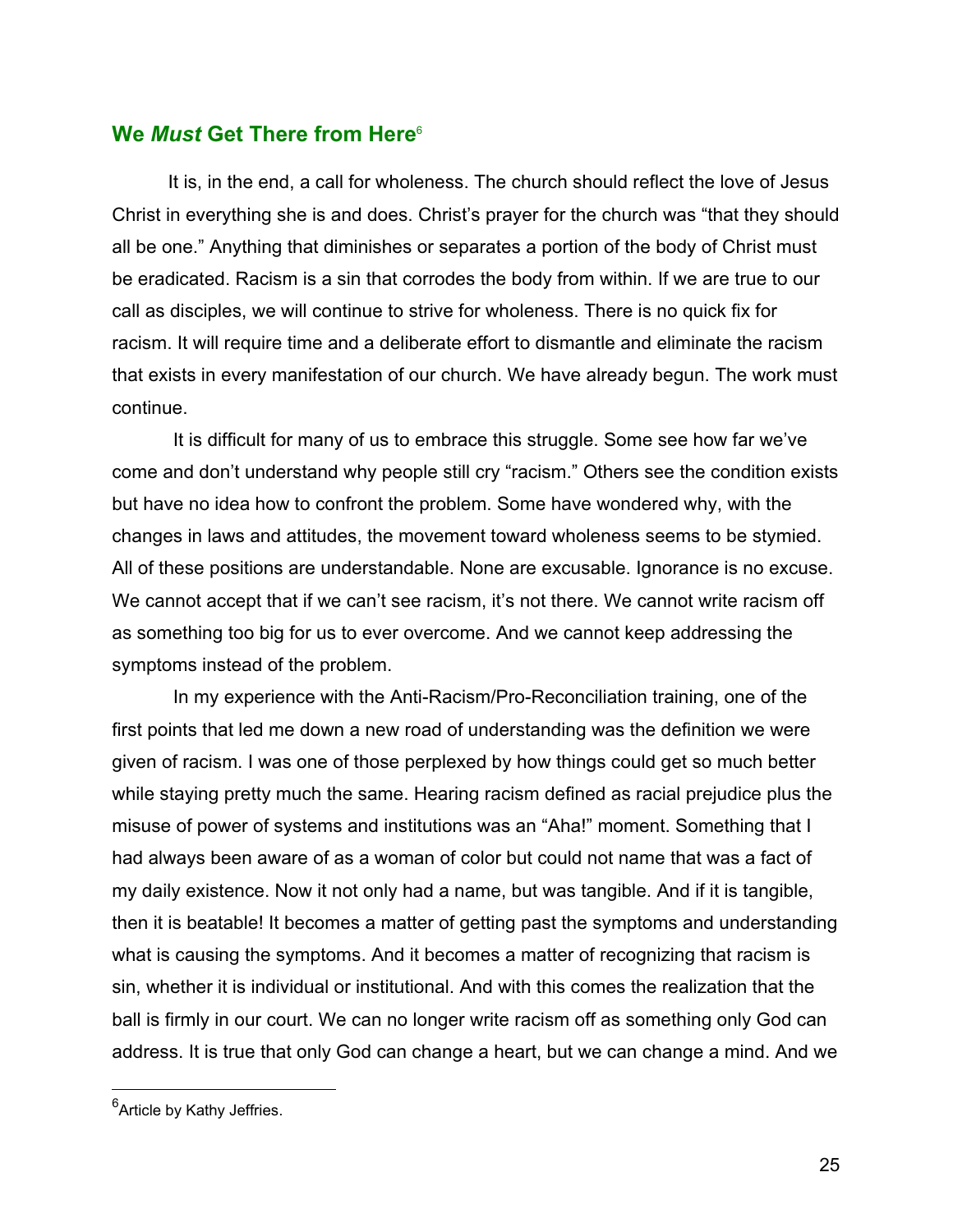can change systems and institutions. At this point then, if we are not part of the solution, we are part of the problem.

 I have many times referred to the women of the church as the vanguard of the struggle to dismantle racism in the Christian Church (Disciples of Christ), in the Church universal, and in the world. As with most manifestations of sin, those most acutely affected are the "least of these," the poor, women, and children. But what is not so apparent is that racism adversely affects all of us. It corrupts and destroys. Racism is pervasive and insidious, and is in some ways so much a "part of the landscape" that we cannot recognize it for what it is. Racism is a justice issue and a righteousness issue. It cannot be educated away. It will take years to dismantle what took years to establish. So, sisters, today is the day to start!

What should we as Christian women do?

- First, we need to learn. If we are going to eliminate racism, we have to understand what it is and how and why it functions.
- Contact your regional office or Reconciliation Ministries in the general office and find out how to begin the AR/PR training.
- If your congregation or region has a team, ask about joining. Or if you are not interested in joining a team, ask about attending an AR/PR workshop.
- Encourage your congregation or region to sponsor one or more if they aren't already doing so.
- Think about inviting two members of the ICWF AR/PR team or your regional AR/PR team to resource a retreat or learning fair.
- Be an advocate! It's true for the church as it is everywhere; the squeaky wheel gets the grease!
- Ask what is happening with the Anti-Racism/Pro-Reconciliation initiative in your region and in the general church. Inquire as to how far we have come. Encourage continued progress.
- Click on the Reconciliation Mission icon on the homepage at <www.Disciples.org> for current information.

 In the process of dismantling racism, the education piece is not the hardest part. What comes next will take the women of the church being armed with an understanding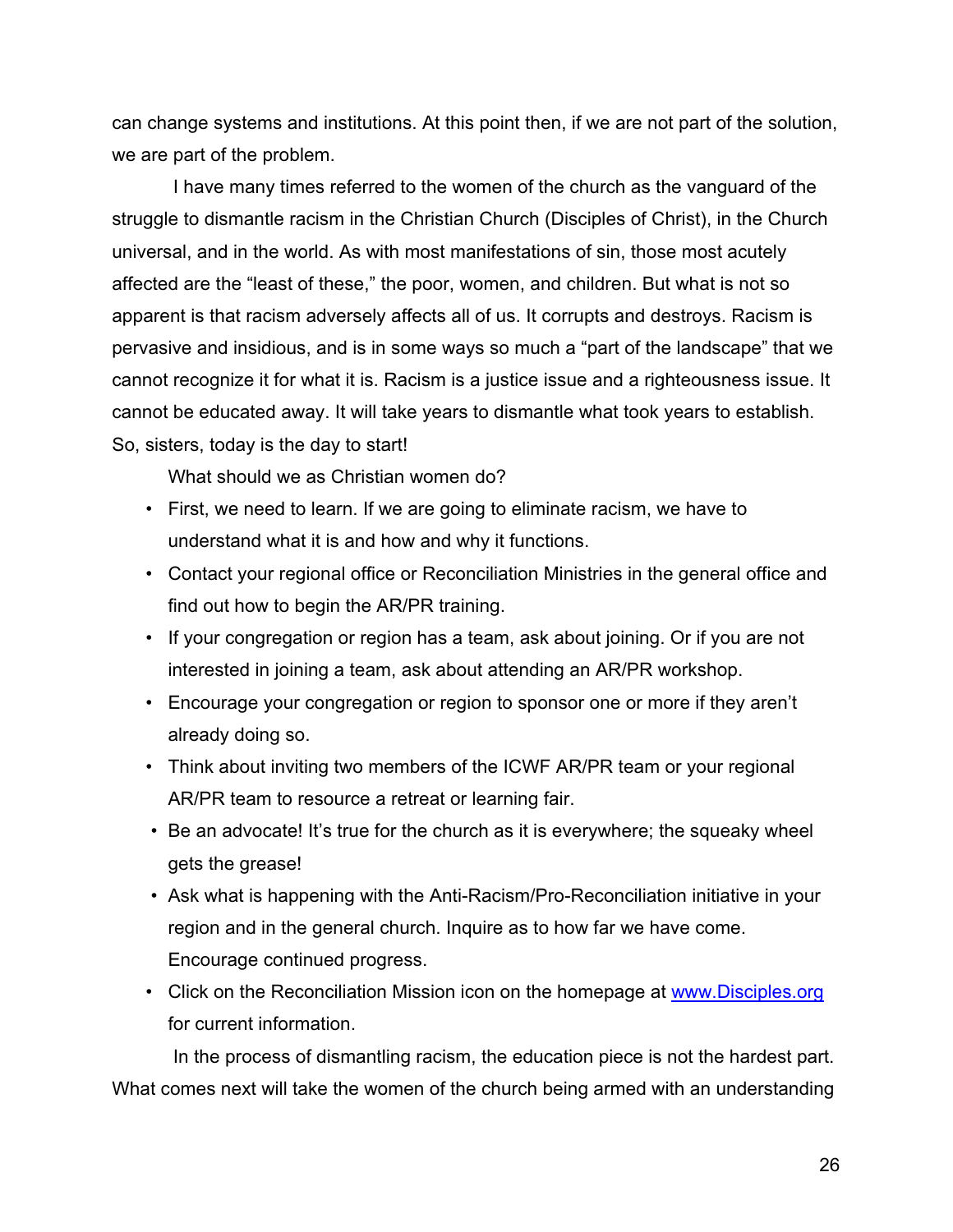<span id="page-26-0"></span>of racism and the passion and determination to see the end of it. Some of us will plant seeds that we will see flower; some of us will plant acorns that those who come after us will tend and nurture. But we all must act. We cannot be in God's will and continue to let racism fester. We must pray. Pray for God's guidance. Pray for strength. Pray for courage. Pray for wholeness. Pray…study…act.

> **"But let justice roll down like waters, and righteousness like an** *ever-flowing stream."* **AMOS 5:24**

### **The Leader Apprentice Ministry (Formerly THE ENABLER MINISTRY)**

**History** – The Leader Apprentice Ministry, established in 1996 by Janis Brown as a leadership development program for African American Disciples women, is now aimed at equipping all ethnic Disciples women to serve not only in the home congregations, but also in the regional and general arenas of church life.

The Leader Apprentice Ministry is designed to

- encourage and strengthen participants through Bible study and spiritual disciplines and introduce participants to the women's networks.
- provide cross-cultural leadership and training opportunities to enhance talents, develop new skills, and affirm gifts and graces for ministry.
- provide history and current information on the ministries of Disciples Women.
- create opportunities for participants to become actively involved in resource development and networking events of Disciples Women.
- provide history and education on the structures and history of the Christian Church (Disciples of Christ), The Convocation and the DW /CWF.

If you would like more information on this program, nominate a woman to the program, or find out who has been a part of this program in your region, contact the Office of Disciples Women (see <www.discipleswomen.org> or call (888) 346-2631.).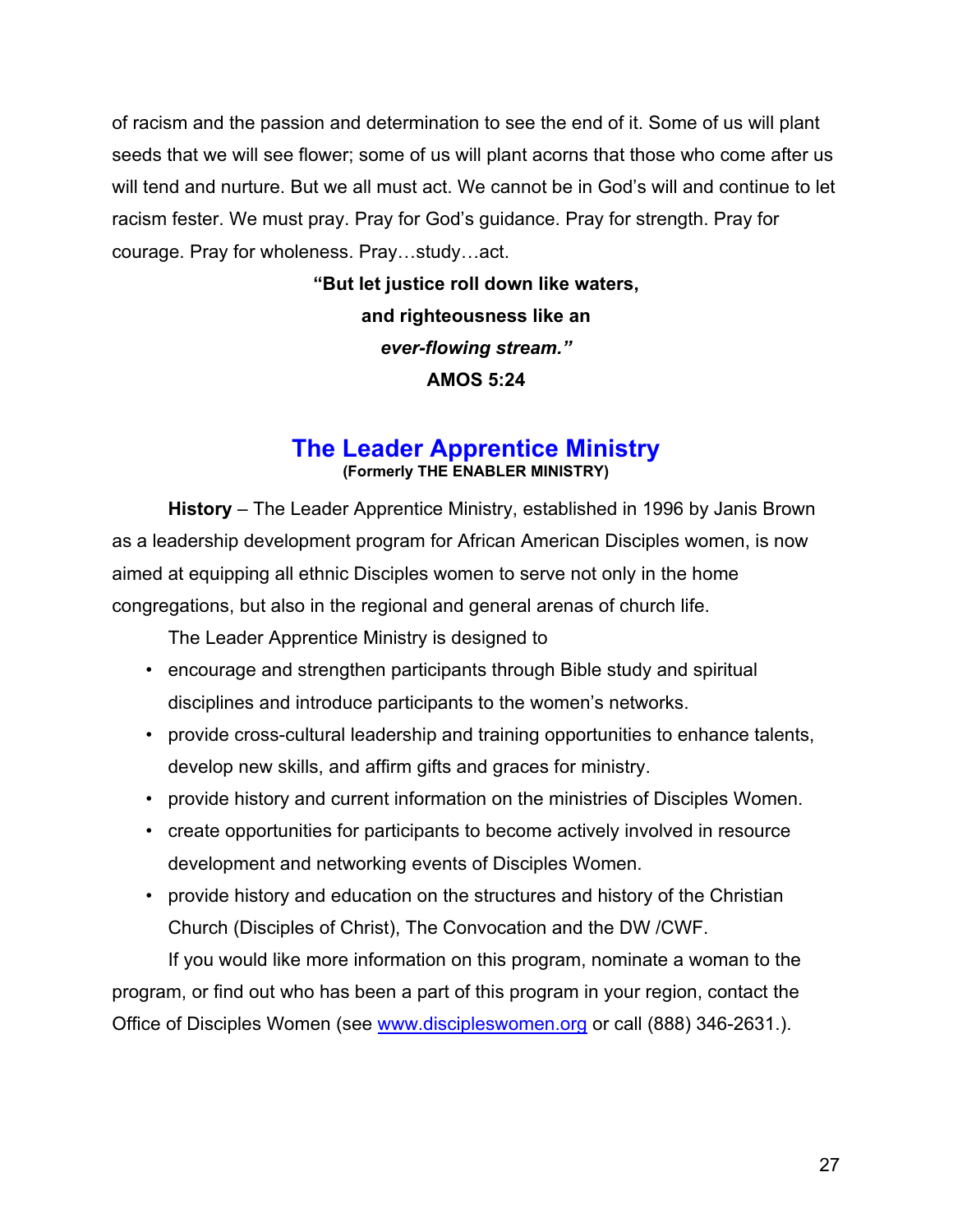# **Leadership Web Sites**

<span id="page-27-0"></span>Web sites offer an abundance of leadership materials: Christian Leadership World [\(www.Teal.org.uk\)](www.Teal.org.uk) offers materials on

- Leadership Definition
- Leadership Model
- A Leader's Character
- Leaders & Prayer
- Moving into Vision
- Influencing Society
- Enabling the Body
- Leading the Team
- Coaching Individuals
- Leadership Styles
- Leadership Skills
- Leadership Factbook
- Leadership Books
- Bible Studies

One page on mentoring offers:

- Coaching Why should I? We're not a sports team
- How do I start helping people grow their gifts?
- Who should I focus on? I haven't time for everyone.
- What authority should I give away?
- Coaching How can I? I haven't been trained.
- What about the whole church the broader picture?
- Doesn't all this take too much time?

Also consider the following Web sites:

• Dr. Stuart Palmer of Deakin University in Australia ([deakin.edu.au/~spalm/srp70733.html\)](deakin.edu.au/~spalm/srp70733.html) offers a process for different hats a leader can wear with groups or problem solving**.**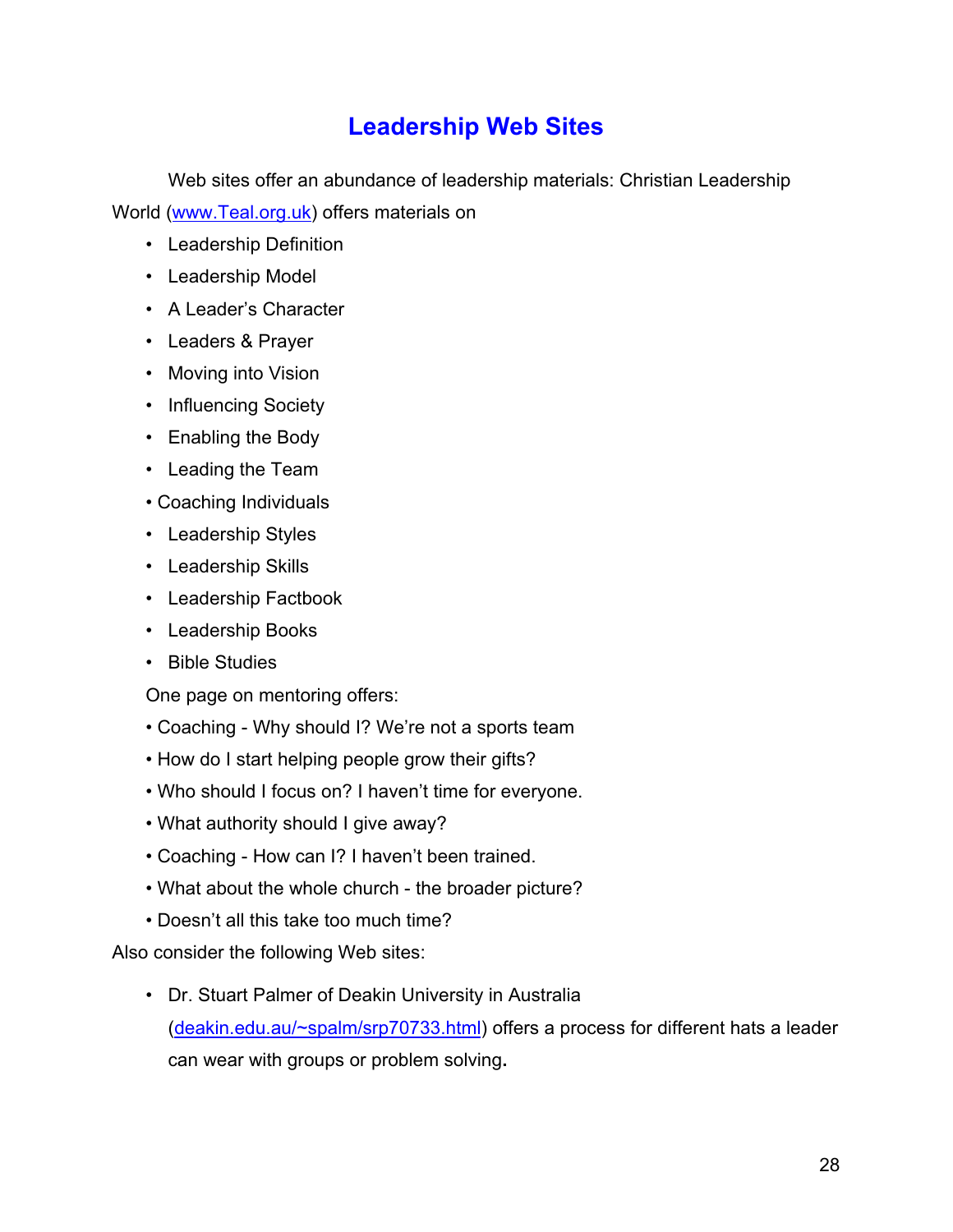- <span id="page-28-0"></span>**•** White Stag Leadership Development **(**[www.whitestag.org/resources/sb217.htm\)](www.whitestag.org/resources/sb217.htm) offers ideas and resources on sharing leadership.
- Seafield Research and Development Services ([www.srds.ndirect.co.uk/leader01.htm\)](www.srds.ndirect.co.uk/leader01.htm) offers a variety of leadership styles for decision making and the Ten Commandments for Leadership.

# **Communication**

When CWF was established in 1949, communication was accomplished over the telephone, through letter writing, newsletter articles and the mimeograph machine.

It is one task to create an excellent program, but it is another to communicate what that program is to the population of our churches. In the twenty-first century, technology allows us a multiplicity of methods to communicate. People need to hear things six times, preferably in six different ways, before it sinks in. The best way is still **personal invitation**. The next would be over the **telephone,** because it is still personal. **Newsletters** and **flyers** are still effective tools, but in a day of desktop publishing and Web sites, everything we send out needs to look well done and professional.

In communicating, we need to think about who is our audience. If our audience is women who do not use the computer, then we need to train ourselves in **direct mail** and **bulk mail**. If our audience is computer-savvy women, we need to use **Web sites and e-mail.**

Advertise projects, events, and meetings well in advance to the whole congregation and, when appropriate, to the whole community. Placing ads in the local newspaper or radio station, as part of the pre-movie advertising at a theatre, or on your own church's Web site can expand your audience. Most media outlets also offer community event listings, in which nonprofit groups can publicize events or meetings for free. Developing a database of women in your region is can be a valuable way to gain access to an inexpensive way to publicize events, activities, social action information, current legislative information, etc. Update the database regularly by sending an annual e-mail to the list to verify addresses. Hold a phone-a-thon once a year with volunteers from your cabinet or commission to call churches in your region and verify information.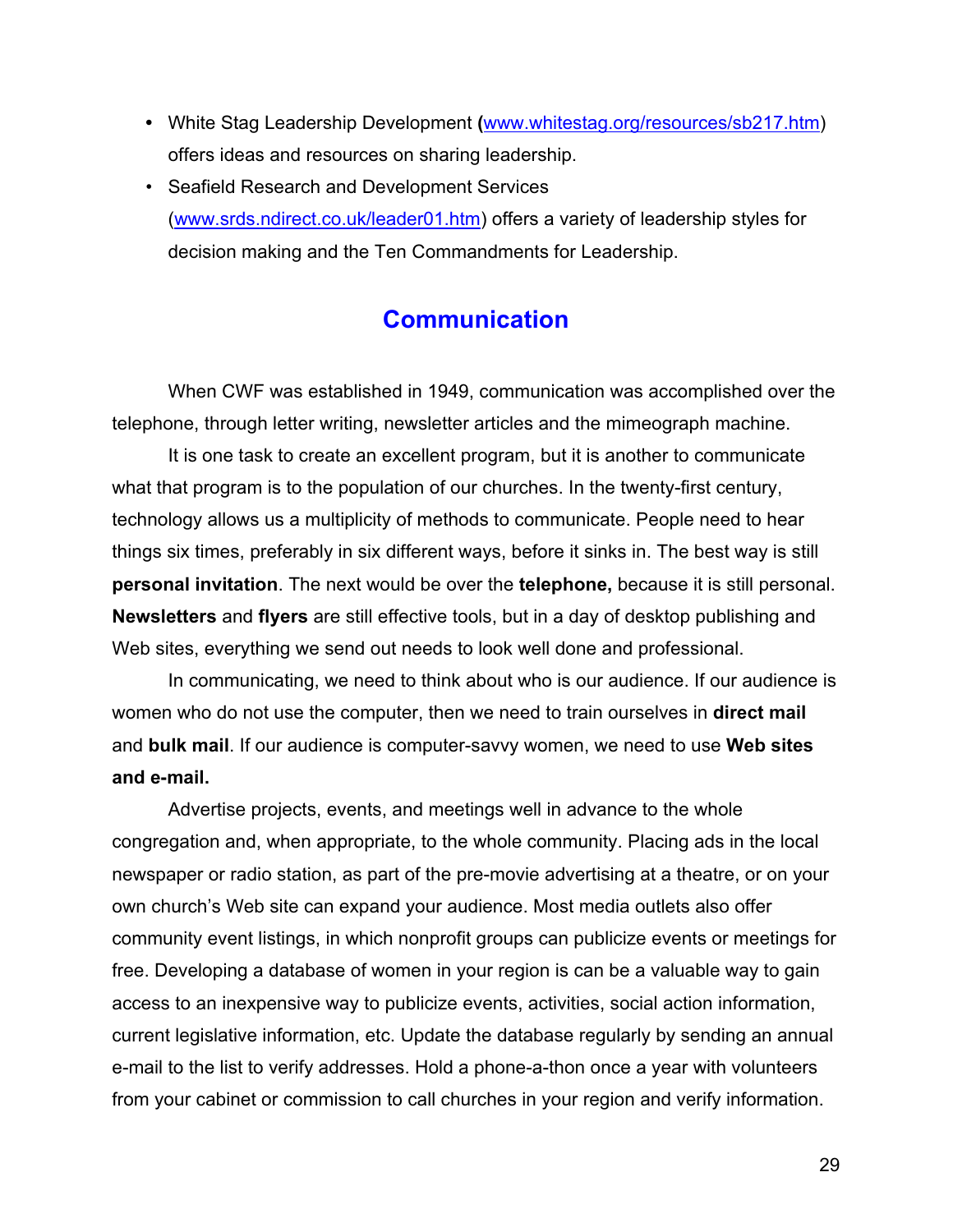<span id="page-29-0"></span>Contact the PODW for samples of database and direct mail programs and information on how to develop a Web site. The following is an example of how the Department of Church Women in the Southwest is acquainting their members with computer technology. This mini-lab could be provided at any of your women's events as wither a workshop or as a drop-in location for women to use during free time.

### **Gigabyte Station7**

#### **(An Opportunity to Learn Basic Computer Skills)**

During the weekend Regional Assembly of Women of the Christian Church in the Southwest in June, we plan to have a small computer lab set up for women who want to learn basic computer skills and how to navigate the Web.

Our hotel is providing us with a secure room and will supply, for a fee, a highspeed connection. Four women are bringing their personal laptops and will serve as the trainers. We will provide them with a short script which will help them guide women to several sites: The region's Web site, [www.ccsw.org,](www.ccsw.org) the Disciples Women's page on that site, the national Disciples Web site, [www.disciples.org,](www.disciples.org) and Disciples Women Web site, [www.discipleswomen.org.](www.discipleswomen.org) This mini-computer lab will be available on a come-andgo basis during free time. Each trainer will be responsible for taking her computer to her room overnight and bringing it back the next day.

We have decided not to have a printer available, but to have samples of the resources available. We will encourage the women to find a computer with high-speed connection at home for downloading, since currently some of the larger files are difficult to download on a dial-up connection.

In this same room, during our Focus Group sessions on Saturday afternoon, a member of the ICWF Communications Team will share the vision and we will begin to gather information for the database. She will use an adapted Power Point presentation to share the vision.

With this simple start, we know women will venture out and learn even more on their own, and encourage other women to take advantage of resources on the Internet.

 <sup>7</sup> Submitted by Virginia Pingleton, Director of the Department of Church Women Christian Church of the Southwest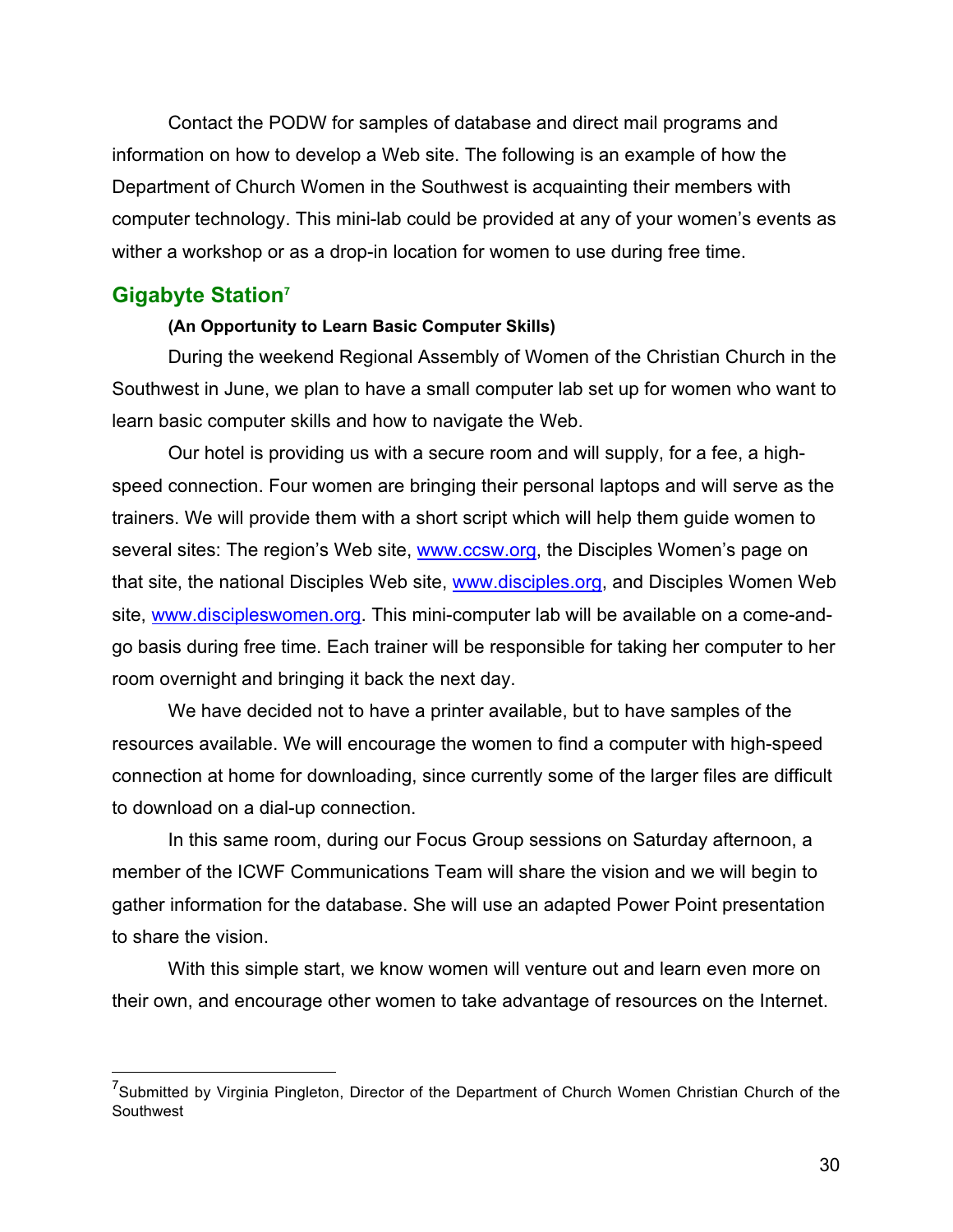### <span id="page-30-0"></span>**Web Site Mentoring**

 As mentioned in the Introduction to this manual, if you do not have access to a computer, this could be an opportunity to make a connection with women in your church to help you find information on the Web sites. It will give you the opportunity to build a relationship with women in your congregation who are currently not involved in DW/CWF by and give them an opportunity to learn about the ministries of DW/CWF.

Another idea for women who do not have access to a computer comes from the Illinois/Wisconsin Region<sup>8</sup>. Ask a woman in your congregation to be a "Web watcher." A Web watcher's only task is to keep abreast of what is on the Disciples Women Web site. She need not be an active member of any group, simply someone who uses the Internet with ease and frequency. When something new comes up, she can notify the leader of the group(s) and download it in paper form for them.

This takes advantage of our individual gifts without burdening someone with just one more thing. It also keeps someone who may not be very active in frequent conversation with the women's groups and missions without making her feel that her inactivity is "bad." You've just asked her to do something she loves to do!

#### **Power Debriefing**<sup>9</sup>

This group process is best used as an icebreaker to start conversation and deepen it quickly, or it can be used as an evaluation tool at the end of a meeting or conference.

Create a set of about twenty questions ahead of time. This is more than you need, but a longer list gives you options as a leader. If you are using this as an icebreaker exercise, these questions should relate closely to the content you will be covering, yet be open-ended. If you are using it at the end of the session, you are using it as a "packing tool," helping people take home information. Your goal is to motivate the participants to do something with what they learned from your meeting/training when they return to their usual setting.

 <sup>8</sup> Edited from an article by Shirley Martinson, staff for Women's Ministries in the Michigan Region in the Annual Manual/Leadership Resource

 $^9$ Article by Cathy Myers Wirt.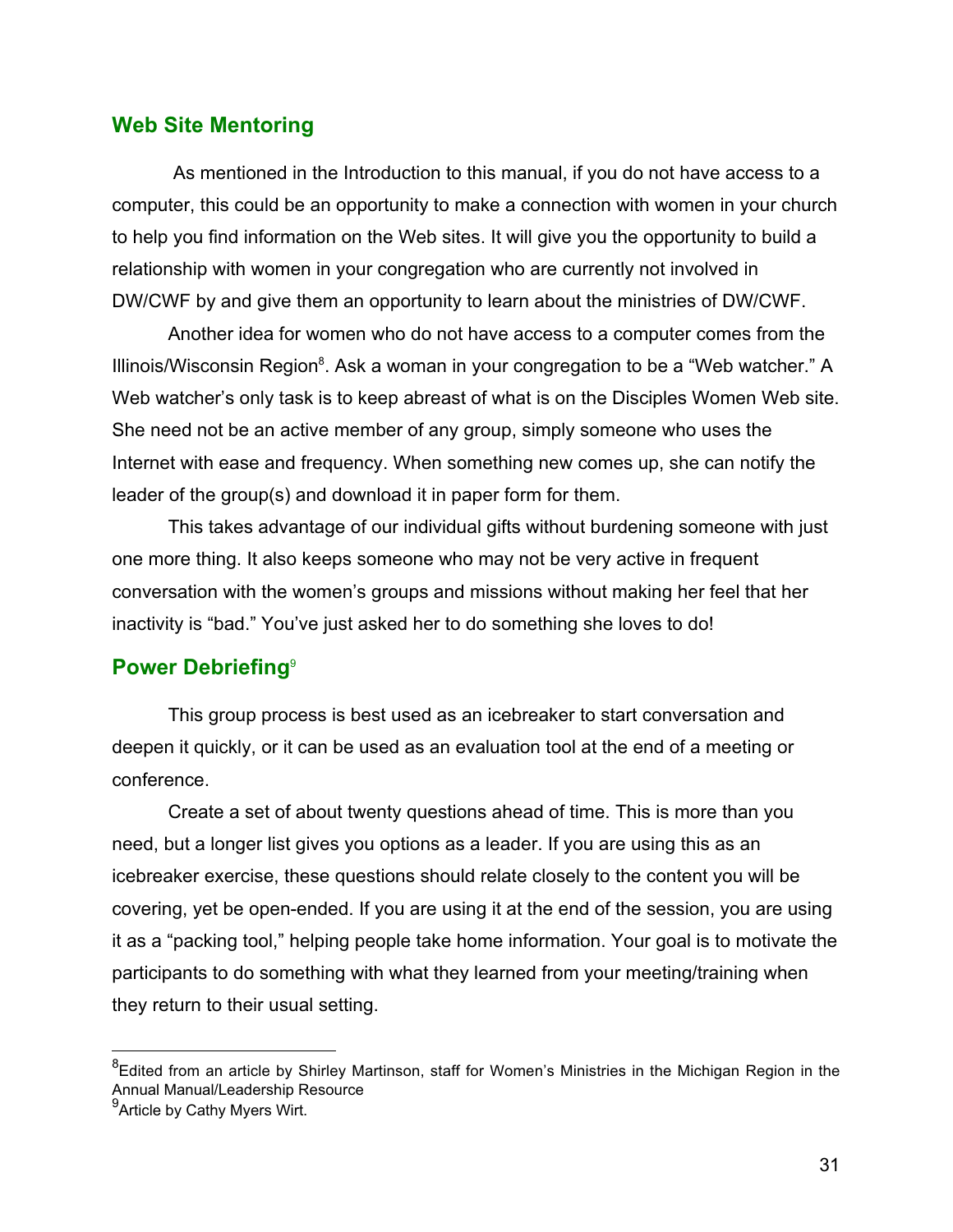#### **The two types of power debriefing are:**

The *good idea exchange* and the *taking it home with power exchange.* The basic model is one of "testimony" and not problem solving. The idea is to get people to experience speaking in brief/focused sentences and to be heard by one person. The basis of this exercise is that everyone gets to talk and everyone gets to listen. This works because in other debriefing exercises, only a few people get to speak and many ideas don't get spoken or explored. The whole group does not have to hear every idea in the room for the debriefing to be powerful. Part of this exercise is trusting the Holy Spirit to guide you to the conversations you need to create and experience. Any movement of spirit in the room affects the whole room. The other common aspect of these two exchanges is that they involve using time pressure to get folks to focus their comments – to get to the heart of the issue on the table.

#### **Good Idea Exchange**

Use a flip chart. Ask persons in the group to name one good idea they have received (if at the end of your meeting) or bring (if at the front of your meeting). Give them fifteen to thirty seconds to express the idea, *and no more than that.* Put the name by the idea, or the name of the person who suggested it. Tell people to pursue the idea on their own time with the person named on the chart. This method gives invitation to future conversations.

#### **Taking It Home with Power Exchange**

Explain to the group that you will be doing a different process. Compare it to speed dating. Sets of persons meet and have five minutes with each person to see if there is possibility for a relationship. The theory is that people will talk more deeply and quickly when time is limited.

Ask each person to find a partner using only eye contact and waving. Try to get them to *not speak* between steps – this makes it faster and maintains intensity. The idea is deep focus. At the same time, if group members do speak, as leader you must keep your attitude light. *Do not* express disappointment that they have trouble staying quiet, as that will disrupt them. Make non-insulting jokes about their having trouble following the rules; usually, they are trying.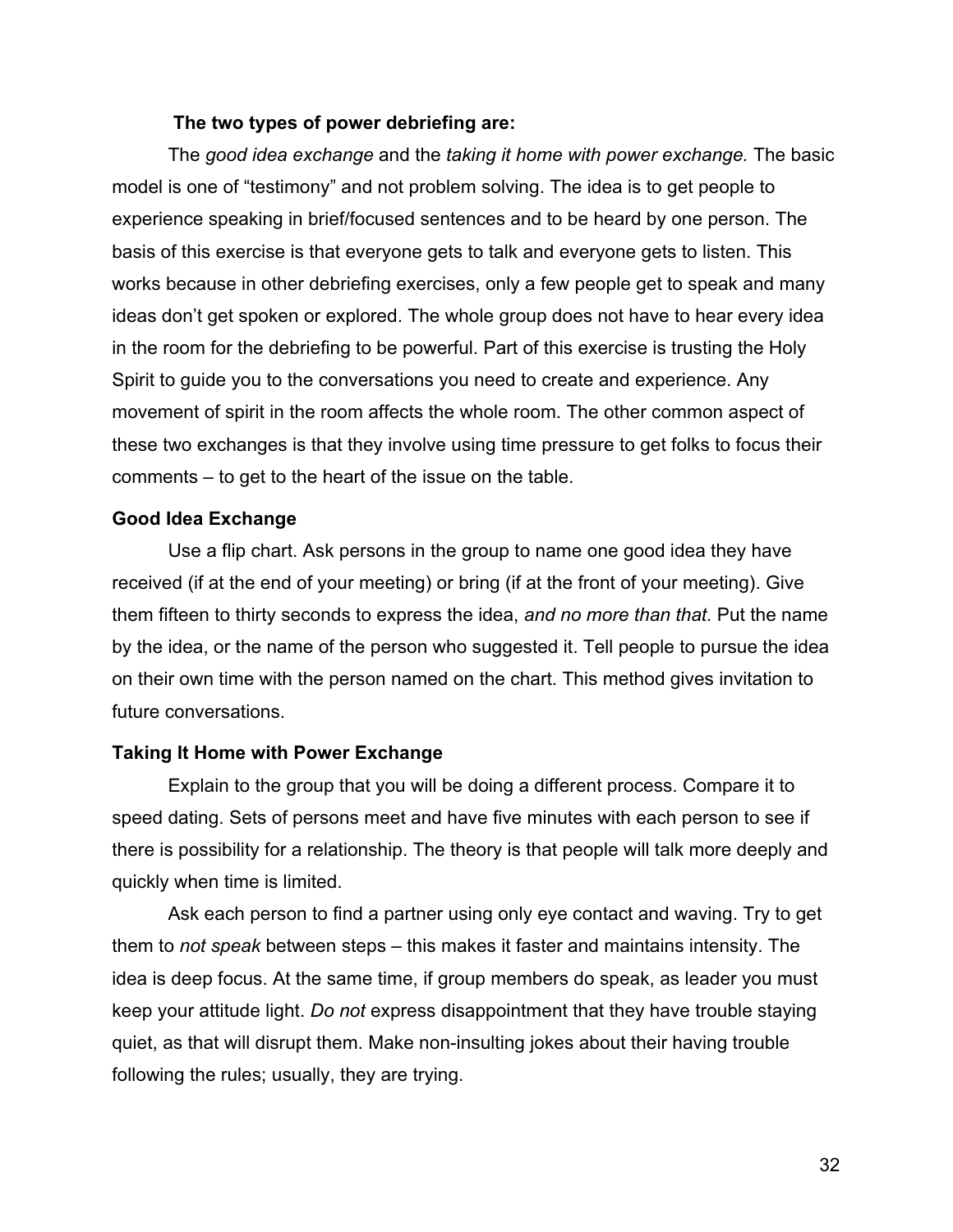When all are paired up, ask them one of your prepared questions and tell them they have one minute for both of them to have a turn answering the question. Do not give them thirty seconds each and butt in with the instruction for the other pair member to answer. Sometimes a forty-five/fifteen-second split needs to happen. While you *are* micromanaging their conversation at a deep level, this kind of extra tight management is too disruptive and may divert them. They need a tad of freedom in this tight process to move in their own conversation.

After a minute is up, ask everyone to find new partners, *again without talking.* Ask a related question, but be careful that it is not one that requires retelling something from the first answer. Otherwise, they lose time trying to catch up from the last turn.

Sometimes you will ask the twosomes to stay together for a second follow-up type question, but give *only one question at a time* or you will dilute the pressure and they will be simply talking. This technique does not work for more than one topic at a time; the gift of the process is FOCUS.

As leader, you can keep track of the time, but don't forget to simply cast your gaze across the room during each interchange, and pray for the partners as you see the expressions and intensity on their faces. They are engaged in holy conversation. Give thanks and rest in the joy of the moment. This keeps you focused and light and helps to fill the room with more awareness of the present Holy Spirit.

When it seems the exercise has run its course, or your time is up for some other reason, leave about five minutes to talk about the process itself and close it down.

Ask what they noticed/learned/liked/didn't like about the process. Ask them about one of these aspects at a time. Make sure they get to talk, and by now they are usually used to being brief. Reward the behavior of one-word or one-phrase answers. This process has several positive aspects:

- The tool teaches concise speech.
- It is respectful of all persons in the room.
- It has the advantage of not getting people stuck in conversations that are not working, because you keep moving the people around.
- It does not hold the room hostage to the person that talks too much.
- It does not allow people to hide in the room and not share their gifts.